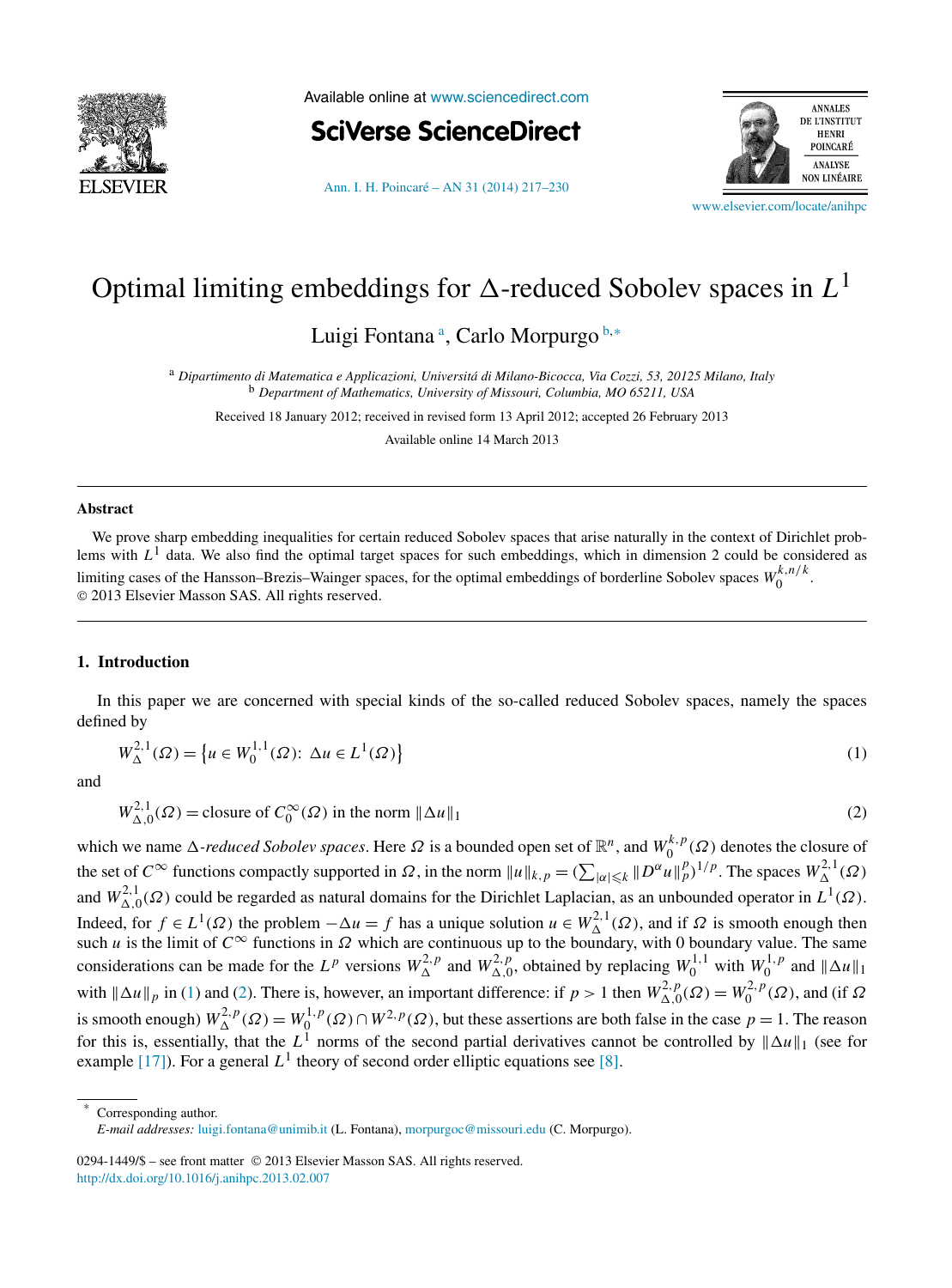<span id="page-1-0"></span>From the above discussion it should be apparent that such spaces are natural choices if one would like to study the summability properties of solutions of the Dirichlet problem in  $L^1$ , or the exceptional case  $n = 2$  of the Moser– Trudinger embedding  $W_0^{2, \frac{n}{2}} \hookrightarrow e^{L^{\frac{n}{n-2}}}.$ 

In a recent paper  $[12]$  Cassani, Ruf and Tarsi investigated sharp embedding properties of the  $\Delta$ -reduced spaces in (1) and (2), for smooth  $\Omega$ . Among the main results of [\[12\]](#page-13-0) are the sharp forms of the embeddings of  $W^{2,1}_{\Delta}(\Omega)$  into the Zygmund space  $L_{exp}(\Omega)$ , when  $n = 2$ , and into the weak- $L^{\frac{n}{n-2}}$  space  $L^{\frac{n}{n-2}}$ ,  $\infty(\Omega)$ , when  $n \ge 3$ . These spaces are defined by the quasi-norms

$$
||u||_{L_{exp}}^{*} = \sup_{0 < t \leq |\Omega|} \frac{u^{*}(t)}{1 + \log \frac{|\Omega|}{t}}, \qquad ||u||_{\frac{n}{n-2}, \infty}^{*} = \sup_{0 < t \leq |\Omega|} t^{\frac{n-2}{n}} u^{*}(t), \tag{3}
$$

where  $u^*$  denotes the decreasing rearrangement of *u* on  $(0, \infty)$ , and the sharp forms of the embeddings derived in [\[12, Thms. 1, 2\]](#page-13-0) are written as

$$
||u||_{L_{exp}}^* \leq \frac{1}{4\pi} ||\Delta u||_1, \quad n = 2,
$$
\n(4)

$$
||u||_{\frac{n}{n-2},\infty}^* \leq \frac{1}{n^{\frac{n-2}{n}}(n-2)\omega_{n-1}^{2/n}} ||\Delta u||_1, \quad n \geq 3
$$
\n<sup>(5)</sup>

where  $\omega_{n-1}$  denotes the volume of the  $(n-1)$ -dimensional unit sphere. The quantities on the left-hand side are quasi-norms defining the spaces  $L_{exp}(\Omega)$  and  $L^{\frac{n}{n-2},\infty}(\Omega)$ , respectively; the constants on the right-hand sides are sharp, that is, they cannot be replaced by smaller constants.

In [\[12\]](#page-13-0) the following slightly better estimate is in fact obtained for any  $u \in W^{2,1}_{\Delta}(\Omega)$ :

$$
u^*(t) \leq N_{|\Omega|}^*(t) \|\Delta u\|_1, \quad 0 < t \leq |\Omega|, \; n \geq 2 \tag{6}
$$

where

$$
N_{|\Omega|}^*(t) = \begin{cases} \frac{1}{4\pi} \log \frac{|\Omega|}{t} & \text{if } n = 2, \\ \frac{1}{n^{\frac{n-2}{n}} (n-2) \omega_{n-1}^{2/n}} (t^{-\frac{n-2}{n}} - |\Omega|^{-\frac{n-2}{n}}) & \text{if } n \ge 3, \end{cases}
$$
(7)

denotes the decreasing rearrangement of the Green function of the Laplacian for the ball of volume |*Ω*|, with pole at the origin (see the proofs of Thms. 1, 3 and Prop. 12 in [\[12\]\)](#page-13-0).

It must be noted that inequality (6) was obtained several years ago by Alberico and Ferone (see [\[3, Theorem 4.1](#page-13-0) [and Remark 4.1\]](#page-13-0) for the case  $n = 2$ , and Theorem 5.1 for the case  $n \ge 3$ , which trivially yields (6)). In [\[3\]](#page-13-0) it is in fact shown that  $u^*(t) \le N_{|\Omega|}^*(t) \|Pu\|_1$ , for a general class of second order elliptic operators *P*, such that the Dirichlet problem  $Pu = f$  admits a unique weak solution  $u \in L^1$ , for each  $f \in L^1(\Omega)$ ; in such generality, however, one cannot expect the inequality to be sharp. Related results are also contained in [\[5\]](#page-13-0) and [\[4\].](#page-13-0)

Regarding the analogous results for the space  $W_{\Delta,0}^{2,1}(\Omega)$ , i.e. the case of compactly supported functions, only partial results were obtained in [\[12\],](#page-13-0) which however revealed an intriguing aspect: among all functions of  $W_{\Delta,0}^{2,1}(\Omega)$  which are either radial or nonnegative, inequalities (4), (5) and (6) continue to hold but the constants are *halved*. In particular, Cassani, Ruf and Tarsi proved that (see [\[12, proofs of Props. 14 and 16\]\)](#page-13-0) for any  $t \in (0, |\Omega|]$ 

$$
u^*(t) \leq \frac{1}{2} N_{|\Omega|}^*(t) \|\Delta u\|_1, \quad u \in W_{\Delta,0}^{2,1}(\Omega), \ u \geq 0 \text{ or } u \text{ radial}, \ n \geq 2
$$
 (8)

and consequently [\[12, Thm. 5, Props. 14, 16\]](#page-13-0)

$$
||u||_{L_{exp}}^* \leq \frac{1}{8\pi} ||\Delta u||_1, \quad n = 2,
$$
\n(9)

$$
||u||_{\frac{n}{n-2},\infty}^* \leq \frac{1}{2n^{\frac{n-2}{n}}(n-2)\omega_{n-1}^{2/n}} ||\Delta u||_1, \quad n \geq 3,
$$
\n(10)

for any  $u \in W^{2,1}_{\Delta,0}(\Omega)$  which is either nonnegative or radial, and with sharp constants, within that class of functions. One of the original motivations of this work was to find out whether the inequalities in  $(9)$ , and  $(10)$  would still be valid, and therefore sharp, in the whole space  $W_{\Delta,0}^{2,1}(\Omega)$ .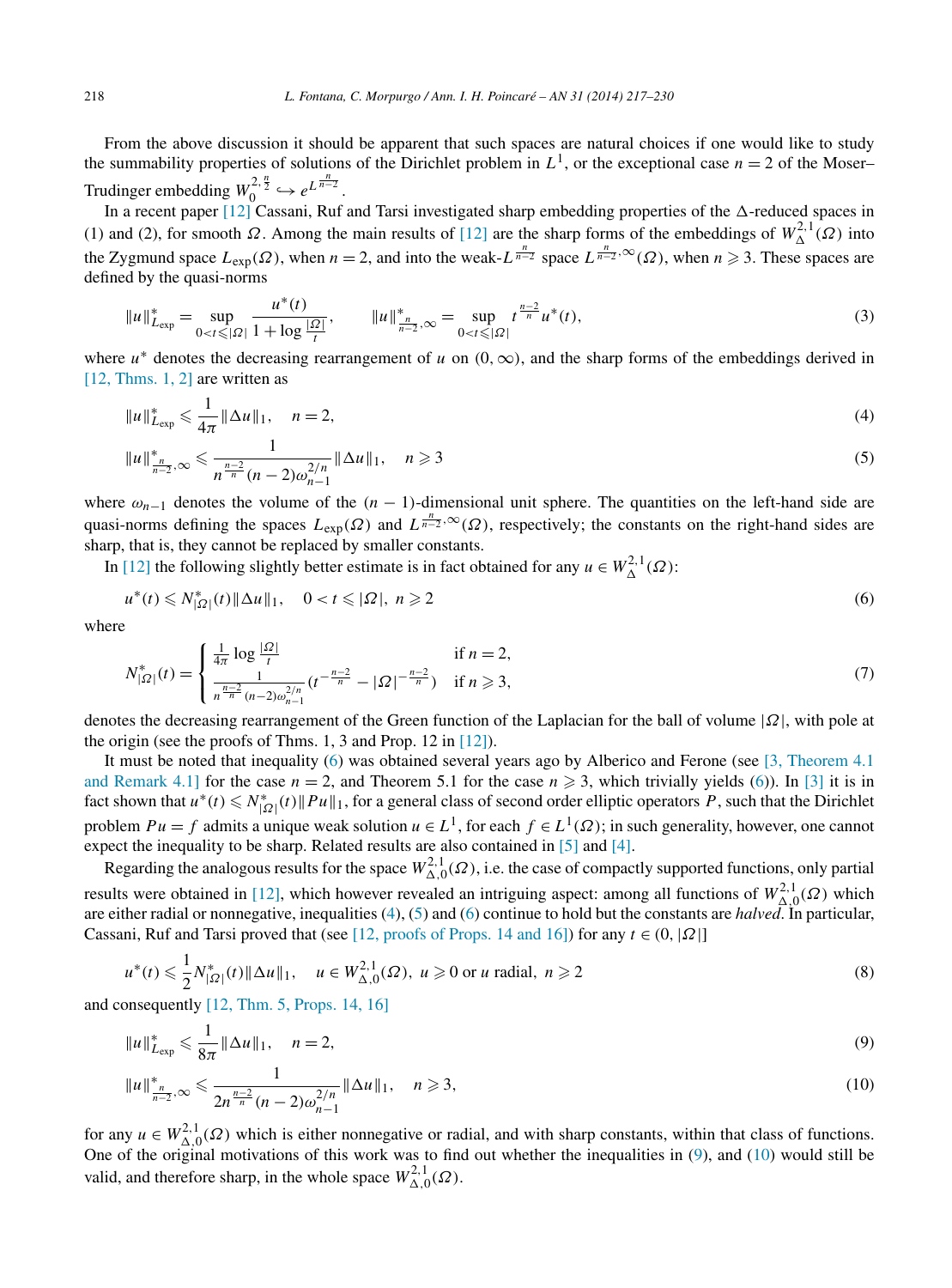<span id="page-2-0"></span>The first main result of this paper is the following sharp version of [\(8\)](#page-1-0): if *Ω* is open and bounded, then for any  $t \in (0, |\Omega|]$ 

$$
u^*(t) \leq 2^{-2/n} N_{|\Omega|}^*(t) \|\Delta u\|_1, \quad u \in W_{\Delta,0}^{2,1}(\Omega), \ n \geq 2. \tag{11}
$$

and the constant  $2^{-2/n}$  in (11) is sharp, in the sense that it cannot be replaced with a smaller constant if *t* is allowed to be sufficiently small. We will also prove sharpness of (11) for any given *t* when  $\Omega$  is either a ball (*n* = 2) or the whole of  $\mathbb{R}^n$  (*n*  $\geq$  3). As a consequence of (11) we then find that allowing *u* to be an arbitrary function in  $W_{\Delta,0}^{2,1}(\Omega)$ (not just nonnegative or radial) inequality [\(9\)](#page-1-0) continues to hold, with sharp constant, whereas [\(10\)](#page-1-0) is replaced with

$$
||u||_{\frac{n}{n-2},\infty}^* \leq \frac{2^{-2/n}}{n^{\frac{n-2}{n}}(n-2)\omega_{n-1}^{2/n}} ||\Delta u||_1, \quad n \geq 3,
$$

with sharp constant.

To prove (11), we will first rederive [\(8\)](#page-1-0) (and also [\(6\)](#page-1-0)) for arbitrary open and bounded *Ω*, as a relatively straight-forward consequence of Talenti's comparison theorem (which was also the starting point in [\[3\]](#page-13-0) and [\[12\]\)](#page-13-0) and a well-known formula that goes back to Talenti [\[19\],](#page-13-0) for the solution of the Dirichlet problem on a ball with radial data (see [\(40\)](#page-7-0), [\(41\)](#page-7-0)). The use of such formula in combination with Talenti's type comparison theorems allows one to obtain optimal norm estimates of the solution *u* of a Dirichlet problem  $-\Delta u = f$  in terms of norms of *f*; this idea was already mentioned and used elsewhere (see for example [\[5, Prop. 3.1\]](#page-13-0) and comments thereafter, and also [\[3, proof](#page-13-0) [of Theorem 4.1\]\)](#page-13-0).

The presence of the factor  $\frac{1}{2}$  in [\(8\)](#page-1-0) is perhaps better clarified in our proof, which is based on the simple observation that if *u* is compactly supported in  $\Omega$ , then  $\int_{\Omega} \Delta u = 0$ , and

$$
\int_{\Omega} (\Delta u)^{+} dx = \int_{\Omega} (\Delta u)^{-} dx = \frac{1}{2} ||\Delta u||_{1}
$$
\n(12)

where  $(\Delta u)^+$  and  $(\Delta u)^-$  denote the positive and negative parts of  $\Delta u$ . The proof of (11) will be then obtained by carefully combining estimates for the distribution functions of the positive and the negative parts of *u*. We will also introduce natural families of radial extremal functions for [\(6\)](#page-1-0) and [\(8\)](#page-1-0), essentially Green's potentials of normalized characteristic functions of balls or annuli; by suitably translating such functions we will be able to produce a family of extremals for (11).

An immediate consequence of  $(11)$  when  $n = 2$  is the following Brezis–Merle type inequality

$$
\sup_{u \in W^{2,1}_{\Delta,0}(\Omega)} \int_{\Omega} e^{\alpha \frac{|u(x)|}{\|\Delta u\|_1}} dx \leq \frac{8\pi}{8\pi - \alpha} |\Omega|, \quad \alpha < 8\pi,
$$
\n(13)

where the left-hand side is infinite if  $\alpha = 8\pi$ , and with sharpness of the constant  $\frac{8\pi}{8\pi-\alpha}$  when  $\Omega$  is a ball. The same inequality holds for  $W^{2,1}_{\Delta}(\Omega)$  with  $8\pi$  replaced by  $4\pi$ :

$$
\sup_{u \in W^{2,1}_{\Delta}(\Omega)} \int_{\Omega} e^{\alpha \frac{|u(x)|}{\|\Delta u\|_1}} dx \leq \frac{4\pi}{4\pi - \alpha} |\Omega|, \quad \alpha < 4\pi,
$$
\n(14)

and as such it also appears in [\[3, Thm. 3.1\],](#page-13-0) as a consequence of [\(6\)](#page-1-0). The original Brezis–Merle inequality was obtained in [\[6\]](#page-13-0) and it is essentially (14), but with a larger right-hand side. Similar inequalities without explicit right-hand side constants, but slightly more general integrands, were also obtained in [\[12\],](#page-13-0) but either on  $W_\Delta^{2,1}(\Omega)$  or for functions of  $W_{\Delta,0}^{2,1}(\Omega)$  which are nonnegative or radial. The Brezis–Merle inequality quantifies the exponential integrability of functions in  $W_{\Delta,0}^{2,1}(\Omega)$  and  $W_{\Delta}^{2,1}(\Omega)$ , when  $n=2$ ; indeed it is well known that the function *u* is in  $L_{exp}(\Omega)$  if and only if  $\int_{\Omega} e^{\lambda |u|} dx < \infty$ , for some  $\lambda > 0$ .

We observe that the discrepancy between the optimal ranges of  $\alpha$ 's in (13) and (14) is a phenomenon that is peculiar to  $L^1$  and the identities in (12). Indeed, the analogous sharp exponential inequality when  $n > 2$ 

$$
\int_{\Omega} e^{\alpha \left(\frac{|u(x)|}{\|\Delta u\|_{n/2}}\right)^{\frac{n}{n-2}}} dx \leq C, \quad 0 < \alpha \leq n(n-2)^{\frac{n}{n-2}} \omega_{n-1}^{\frac{2}{n-2}} \tag{15}
$$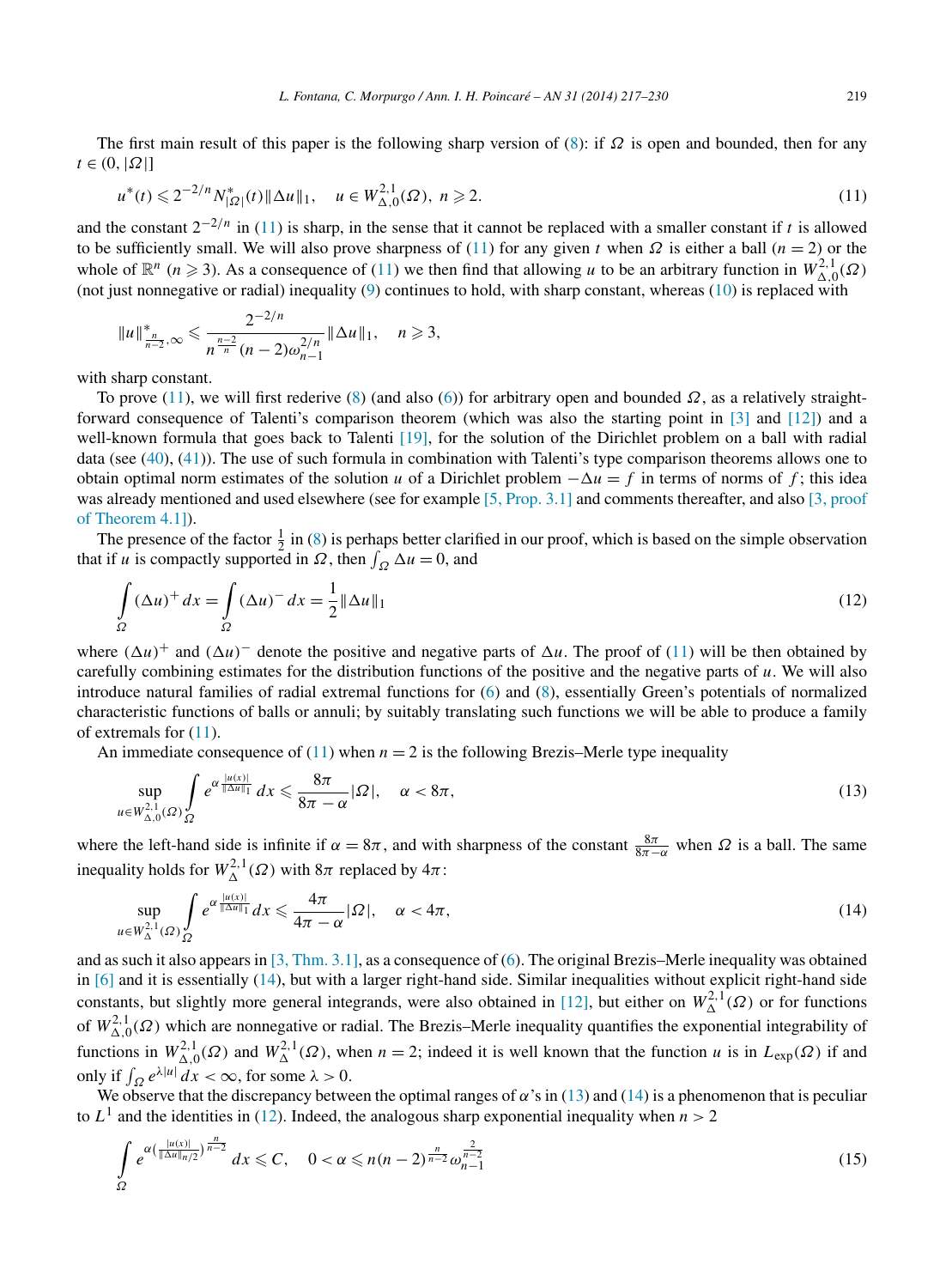<span id="page-3-0"></span>was obtained by Adams [\[1\]](#page-13-0) for the space  $W_0^{2,n/2}(\Omega) = W_{\Delta,0}^{2,n/2}(\Omega)$ , but it can be easily extended to the larger space  $W^{2,n/2}_{\Delta}(\Omega) = W^{1,p}_0(\Omega) \cap W^{2,p}(\Omega)$ , with the *same* sharp range of *α*'s. The reason for that is that if  $p > 1$  then  $||f^+||_p$ can be made arbitrarily close to  $||f||_p$  within the class of functions with zero mean; the vanishing of the mean of  $\Delta u$  plays no role in [\(15\)](#page-2-0), as opposed to the case  $n = 2$  in [\(13\)](#page-2-0) and [\(14\)](#page-2-0), where [\(12\)](#page-2-0) causes a doubling of the largest exponential constant, going from general solutions of Dirichlet problems to compactly supported functions.

When  $n \geq 3$  one instead obtains, as a result of [\(11\)](#page-2-0), an estimate of type

$$
\sup_{u\in W^{2,1}_{\Delta,0}(\Omega)}\frac{\|u\|_q}{\|\Delta u\|_1}\leqslant C\big(n,q,|\Omega|\big),\quad 1\leqslant q<\frac{n}{n-2}
$$

and a similar estimate for  $W_{\Delta}^{2,1}(\Omega)$ , using [\(6\)](#page-1-0). In Corollary 2 we will exhibit a specific constant  $C(n, q, |\Omega|)$  which is sharp in the case of  $W^{2,1}_{\Delta}(\Omega)$  and  $\Omega$  a ball. Similar estimates without explicit constants, but slightly more general otherwise, were also obtained in [\[12\],](#page-13-0) but again, only on  $W^{2,1}_\Delta(\Omega)$  or for functions of  $W^{2,1}_{\Delta,0}(\Omega)$  which are nonnegative or radial.

A question of interest that one can raise, in view of the embedding results in [\[12\]](#page-13-0) and in the present paper, is the following: *What is the smallest target space for the embeddings of*  $W_{\Delta,0}^{2,1}(\Omega)$ ?

A natural request in this sort of questions is that our admissible target spaces be the so-called *rearrangement invariant* spaces; those are Banach spaces  $(X, \|\cdot\|_X)$  of Lebesgue measurable functions on  $\Omega$  with the property that  $||u||_X = ||w||_X$ , whenever *u* and *w* are equimeasurable. This problem has been fully investigated in the case of the classical Sobolev spaces embeddings. In particular, for the borderline embeddings of  $W_0^{k,n/k}(\Omega)$  (*n* > *k*), the optimal r.i. target spaces turn out to be the so-called Hansson–Brezis–Wainger spaces [\[9,11,13,14,18\];](#page-13-0) such spaces are strictly contained in the exponential classes involved in the Adams–Moser–Trudinger inequalities[\[1\].](#page-13-0) See also [\[10\],](#page-13-0) where optimal embedding results are obtained for general Orlicz–Sobolev spaces, including those of Hansson–Brezis–Wainger as special cases.

The second main result of this paper is that the optimal target space for the embedding  $W_{\Delta,0}^{2,1}(\Omega) \hookrightarrow X$ , where X is an r.i. space over  $\Omega$ , is the space of functions

$$
L_{\exp,0}(\Omega) = \left\{ u \in L_{\exp}(\Omega) : \lim_{t \to 0} \frac{u^{**}(t)}{\log \frac{1}{t}} = 0 \right\}, \text{ when } n = 2,
$$

and

$$
L_0^{\frac{n}{n-2},\infty}(\Omega) = \left\{ u \in L^{\frac{n}{n-2},\infty}(\Omega) : \lim_{t \to 0} t^{\frac{n-2}{n}} u^{**}(t) = 0 \right\}, \text{ when } n \ge 3,
$$

where  $u^{**}(t) = \frac{1}{t} \int_0^t u^*(s) ds$  denotes the so-called maximal function of  $u^*$ . It is easy to see that the limit conditions in the above spaces can be unified as

$$
\lim_{t \to 0} \frac{u^*(t)}{N_{|\Omega|}^*(t)} = 0 \tag{16}
$$

which is obviously a stronger condition than  $(11)$  from the point of view of "best target space".

When  $n = 2$  the space  $L_{exp,0}(\Omega)$  is a Banach subspace of  $L_{exp}(\Omega)$ , endowed with the norm

$$
||u||_{L_{exp}} = \sup_{0 < t \leq |\Omega|} \frac{u^{**}(t)}{1 + \log \frac{|\Omega|}{t}} \tag{17}
$$

and our optimal embedding result can be interpreted as the limiting case of the optimal borderline embeddings obtained by Hansson and Brezis–Wainger for  $W_0^{k,n/k}(\Omega)$ ,  $n > k$ .

When  $n \ge 3$  the space  $L_0^{\frac{n}{n-2}, \infty}(\Omega)$  is a Banach subspace of  $L^{\frac{n}{n-2}, \infty}(\Omega)$ , endowed with the norm

$$
||u||_{\frac{n}{n-2},\infty} = \sup_{0 < t \leq |\Omega|} t^{\frac{n-2}{n}} u^{**}(t). \tag{18}
$$

The space  $L_{\text{exp},0}(\Omega)$  can also be characterized as the closure of the class of simple measurable functions on  $\Omega$ , in the norm  $\|\cdot\|_{L_{\text{exp}}}$ , and also as the subspace of all order continuous elements of  $L_{\text{exp}}(\Omega)$  (i.e. those  $f \in L_{\text{exp}}(\Omega)$  such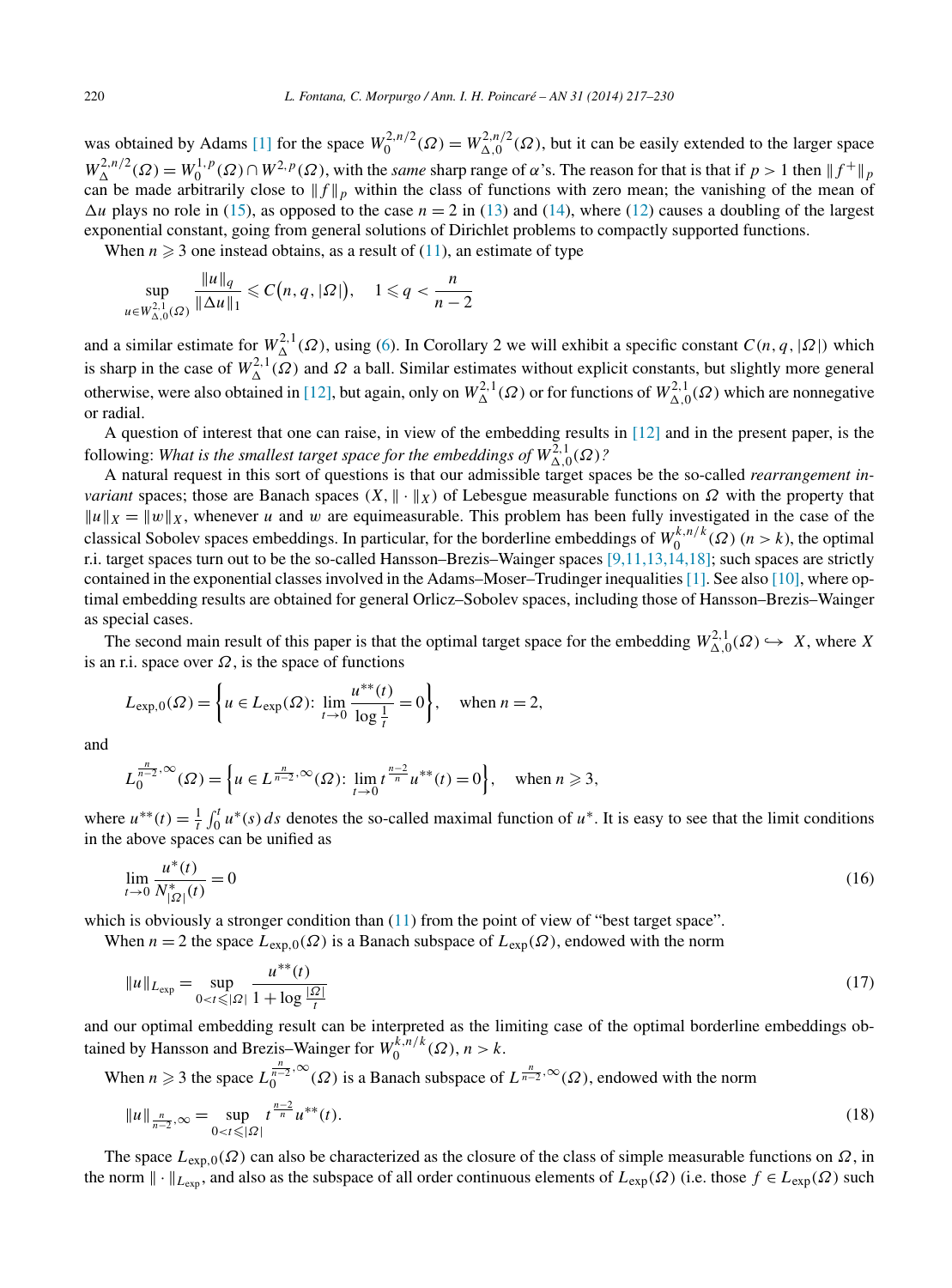that if  $|f_n| \le |f|$  and  $|f_n| \downarrow 0$  then  $||f_n||_{L_{exp}} \downarrow 0$ ). This is also true for  $L_0^{\frac{n}{n-2},\infty}(\Omega)$ , and in fact for any Marcinkiewicz space  $M_w(\Omega)$ , defined by the norm  $||u||_{M_w} = \sup\{u^{**}(t)w(t)\}\$ , for a quasiconcave function *w*, and its subspace  $M_w^0(\Omega) = \{u \in M_w(\Omega) : \lim_{t \to 0} u^{**}(t)w(t) = 0\}$  (see for example [\[16\],](#page-13-0) and also [\[15\]](#page-13-0) which contains a nice summary of the properties of  $M_w^0$ ).

It is important to note that our optimal spaces  $L_{exp,0}$  and  $L_0^{\frac{n}{n-2},\infty}$  do not satisfy the so-called Fatou property, that is, they are not closed under a.e. limits of uniformly bounded sequences. For this reason the definition of r.i. space that we adopt here, given for example in [\[16\],](#page-13-0) is the more general one, which does not require the Fatou property. It is an easy consequence of our result, however, that the optimal r.i. spaces *with* the Fatou property that contain  $W_{\Delta,0}^{2,1}(\Omega)$ are  $L_{\text{exp}}(\Omega)$ , when  $n = 2$ , and  $L^{\frac{n}{n-2}, \infty}(\Omega)$ , when  $n \geq 3$  (see Theorem 2).

Our optimality results improve those obtained in Alberico and Cianchi [\[2\],](#page-13-0) namely Theorem 1.1 in case  $k = +\infty$ ,  $n > p = 2$  and Theorem 1.2, (iii),  $k = +\infty$ ,  $n = p = 2$ . In such theorems the authors prove in particular the optimality of the norms  $||u||_{\frac{n}{n-2},\infty}$   $(n \ge 3)$  and  $||u||_{L_{exp}}$   $(n = 2)$  in the inequality

$$
||u||_X \leqslant C||f||_1 \tag{19}
$$

among all r.i. spaces *X* satisfying the Fatou property, assuming that the inequality is valid for all  $f \in L<sup>1</sup>$  and all solutions *u* of a general class of boundary value problems, which includes the Dirichlet problem. Their proof is based on a duality argument and the fact that if *X* is an r.i. space with the Fatou property then its second associate space *X* coincides with *X*. It is well known that if *X* does not satisfy the Fatou property, then *X* is a proper subspace of *X* (see for example [\[7,16,15\]](#page-13-0) for a summary of these and more facts on r.i. spaces, and references therein). In our result we assume only the minimal set of axioms for an r.i. space, and the validity of (19) when  $f = -\Delta u$ , and *u* compactly supported in  $\Omega$ , i.e. when  $u \in W^{2,1}_{\Delta,0}(\Omega)$ .

Our proof is self-contained and borrows some ideas used in [11, [Thm. 5\],](#page-13-0) for the spaces *Wk,n/k* . The key step is to prove that for a function *u* satisfying [\(16\)](#page-3-0) and with support inside a ball of volume *V* one has

$$
u^*(t) \leq (Tf)^*(t), \quad 0 < t \leq V
$$

where  $T$  is the Green potential for the ball, and  $f$  is a suitable positive radial function on the ball. This is a version of [\[11, Thm. 4\]](#page-13-0) that is suited to our situation.

## **2.** Sharp embedding inequalities for  $W_{\mathbf{\Delta}}^{2,1}(\Omega)$  and  $W_{\mathbf{\Delta},0}^{2,1}(\Omega)$

If  $\Omega$  is an open set of  $\mathbb{R}^n$  and  $u : \Omega \to \mathbb{R}$  is Lebesgue measurable, the decreasing rearrangement of *u* is the function

$$
u^*(t) = \inf\big\{s \ge 0: \, \big|\big\{x \in \Omega: \, \big|u(x)\big| > s\big\}\big| \le t\big\}, \quad t > 0
$$

that is the function on [0, + $\infty$ ) that is equimeasurable with *u* and also decreasing.

On a ball  $B_R = B(0, R)$  let

$$
N_{B_R}(r) = \begin{cases} c_n(r^{2-n} - R^{2-n}) & \text{if } n \ge 3, \\ \frac{1}{2\pi} \log \frac{R}{r} & \text{if } n = 2, \end{cases} \quad 0 < r \le R
$$

with

$$
c_n = \frac{1}{(n-2)\omega_{n-1}}, \qquad \omega_{n-1} = \frac{2\pi^{n/2}}{\Gamma(\frac{n}{2})}.
$$

If  $B_R$  is a ball of given volume *V* and  $0 < t \leq V$ , we let

$$
N_V^*(t) = N_{B_R}\left(\left(\frac{nt}{\omega_{n-1}}\right)^{1/n}\right) = \begin{cases} \frac{1}{4\pi}\log\frac{V}{t} & \text{if } n = 2, \\ c_n\left(\frac{\omega_{n-1}}{n}\right)^{\frac{n-2}{n}}(t^{-\frac{n-2}{n}} - V^{-\frac{n-2}{n}}) & \text{if } n \ge 3. \end{cases}
$$

Note that if  $G_{B_R}(x, y)$  is the Green function for the ball of volume *V* then  $N_V^*(t)$  is the decreasing rearrangement of  $G_{B_R}(x,0)$ .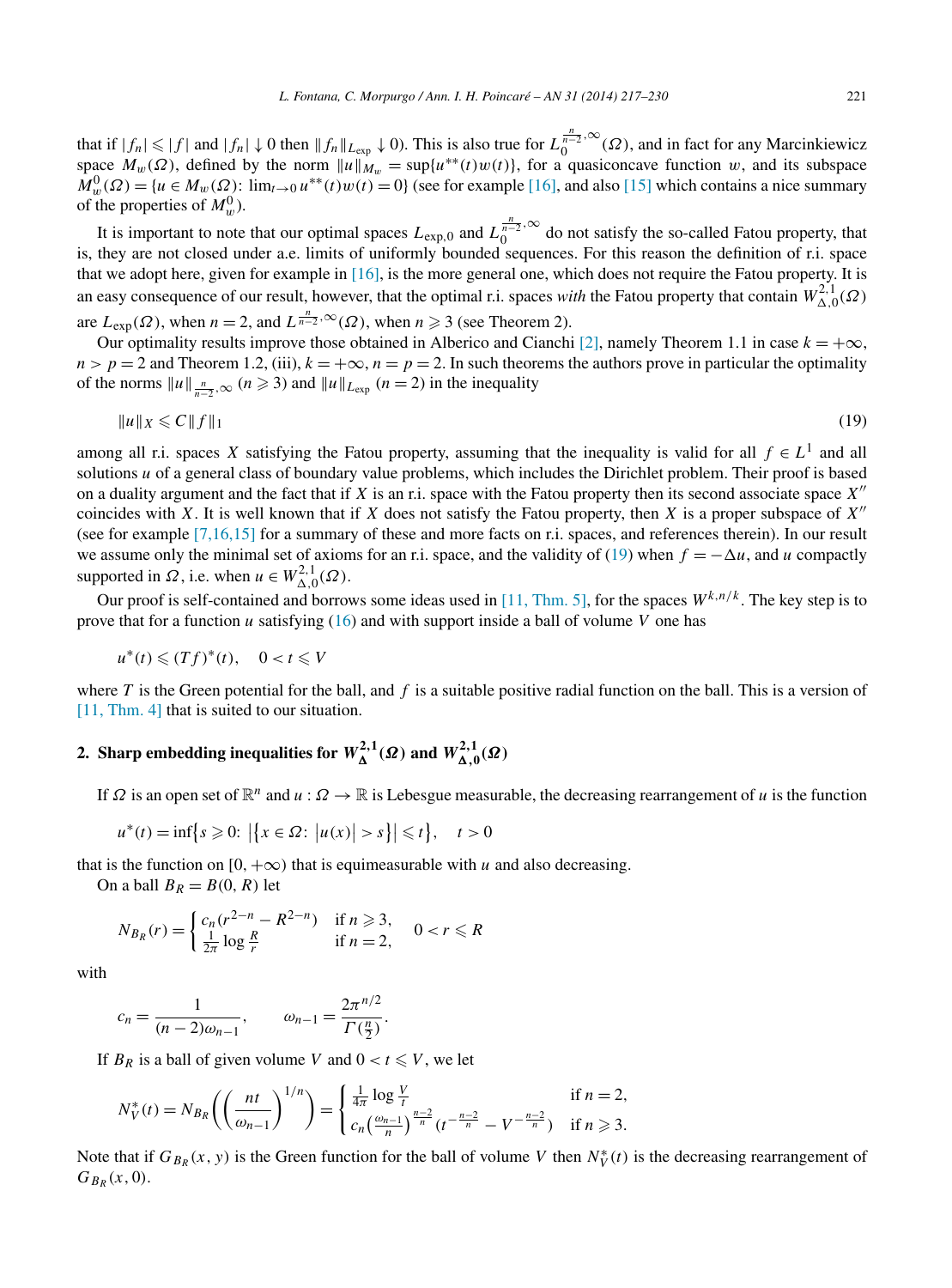<span id="page-5-0"></span>When  $n \geqslant 3$  we also set

$$
N_{\infty}^{*}(t) = c_n \left(\frac{\omega_{n-1}}{n}\right)^{\frac{n-2}{n}} t^{-\frac{n-2}{n}}, \quad t > 0.
$$
 (20)

The  $\Delta$ -reduced spaces  $W_{\Delta}^{2,1}(\Omega)$  and  $W_{\Delta,0}^{2,1}(\Omega)$  are defined in [\(1\)](#page-0-0) and [\(2\)](#page-0-0). Note that those definitions make sense for arbitrary open sets, not necessarily bounded. In particular when  $\Omega = \mathbb{R}^n$  it is straightforward to check that  $W_{\Delta}^{2,1}(\mathbb{R}^n)$  $W^{2,1}_{\Delta,0}(\mathbb{R}^n)$ .

**Theorem 1.** *Let*  $\Omega \subseteq \mathbb{R}^n$ ,  $n \geq 2$ , be open and bounded with volume  $|\Omega|$ *. Then:* 

(a) *For all*  $u \in W_{\Delta}^{2,1}(\Omega)$  $u^*(t) \le N_{|\Omega|}^*(t) \|\Delta u\|_1, \quad 0 < t \le |\Omega|.$  (21)

(b) For all 
$$
u \in W_{\Delta,0}^{2,1}(\Omega)
$$
 and  $n \ge 2$ 

$$
u^*(t) \leq 2^{-2/n} N_{|\Omega|}^*(t) \|\Delta u\|_1, \quad 0 < t \leq |\Omega| \tag{22}
$$

*and if n* - 3 *and either u* - 0 *or u radial and Ω a ball, then*

$$
u^*(t) \leq \frac{1}{2} N_{|\Omega|}^*(t) \|\Delta u\|_1, \quad 0 < t \leq |\Omega|.
$$
\n(23)

*When*  $n \geq 3$  *both* (22) *and* (23) *hold for*  $\Omega$  *unbounded, with the convention in* (20)*.* 

 $\sqrt{ }$ 

(c) *The inequalities in* (a) *and* (b) *are sharp in the following sense*:

1 if 
$$
X = W^{2,1}_{\Delta}(\Omega)
$$
, (24)

$$
\sup_{u \in X, \, 0 < t \leq |\Omega|} \frac{u^*(t)}{N_{|\Omega|}^*(t) \|\Delta u\|_1} = \begin{cases} 2^{-2/n} & \text{if } X = W_{\Delta,0}^{2,1}(\Omega), \\ \frac{1}{2} & \text{if } X = W_{\Delta,0}^{2,1}(\Omega) \cap \{u \text{ radial}\} \\ \text{or } X = W_{\Delta,0}^{2,1}(\Omega) \cap \{u \geq 0\}. \end{cases} \tag{25}
$$

or 
$$
X = W_{\Delta,0}^{2,1}(\Omega) \cap \{u \ge 0\}.
$$
 (26)

*Moreover, if B is any ball, then for each*  $t \in (0, |B|]$ 

$$
u^*(t) = \begin{cases} N_{|B|}^*(t) & \text{if } X = W_{\Delta}^{2,1}(B), \\ 1, & \text{if } X = W_{\Delta}^{2,1}(B) \text{ of } \mathbb{R} \end{cases}
$$
(27)

$$
\sup_{u \in X} \frac{u^*(t)}{\|\Delta u\|_1} = \begin{cases} \frac{1}{2} N_{|B|}^*(t) & \text{if } X = W_{\Delta, 0}^2(D), \\ \frac{1}{2} N_{|B|}^*(t) & \text{if } X = W_{\Delta, 0}^{2,1}(B) \cap \{u \text{ radial}\}, \\ & \text{or } X = W_{\Delta, 0}^{2,1}(B) \cap \{u \ge 0\} \end{cases}
$$
(28)

*and also*

$$
\sup_{u \in W_{\Delta,0}^{2,1}(\mathbb{R}^n)} \frac{u^*(t)}{\|\Delta u\|_1} = 2^{-2/n} N^*_{\infty}(t).
$$
\n(29)

**Remark.** As we noted in the introduction, (21) appears in [\[3\]](#page-13-0) and [\[12\]](#page-13-0) and (23) appears in [\[12\],](#page-13-0) in case  $\Omega$  is smooth.

As an immediate consequence of Theorem 1 we obtain sharp norm embeddings for the spaces  $W_{\Delta}^{2,1}(\Omega)$  and  $W^{2,1}_{\Delta,0}(\Omega)$ . Recall that

$$
L_{\exp}(\Omega) = \left\{ u : \Omega \to \mathbb{R}, \ u \text{ measurable and } ||u||_{L_{\exp}}^* < \infty \right\}
$$
 (30)

and

$$
L^{\frac{n}{n-2},\infty}(\Omega) = \{u : \Omega \to \mathbb{R}, \ u \text{ measurable and } ||u||^*_{\frac{n}{n-2},\infty} < \infty\},\tag{31}
$$

where the quasi-norms  $||u||_{L_{exp}}^*$  and  $||u||_{\frac{n}{n-2},\infty}^*$  are defined as in [\(3\)](#page-1-0). Note that in (30), (31) the norms  $||u||_{L_{exp}}$  and  $||u||_{\frac{n}{n-2}$ , ∞ defined in [\(17\)](#page-3-0), [\(18\)](#page-3-0) can be equivalently used in place of the corresponding quasi-norms.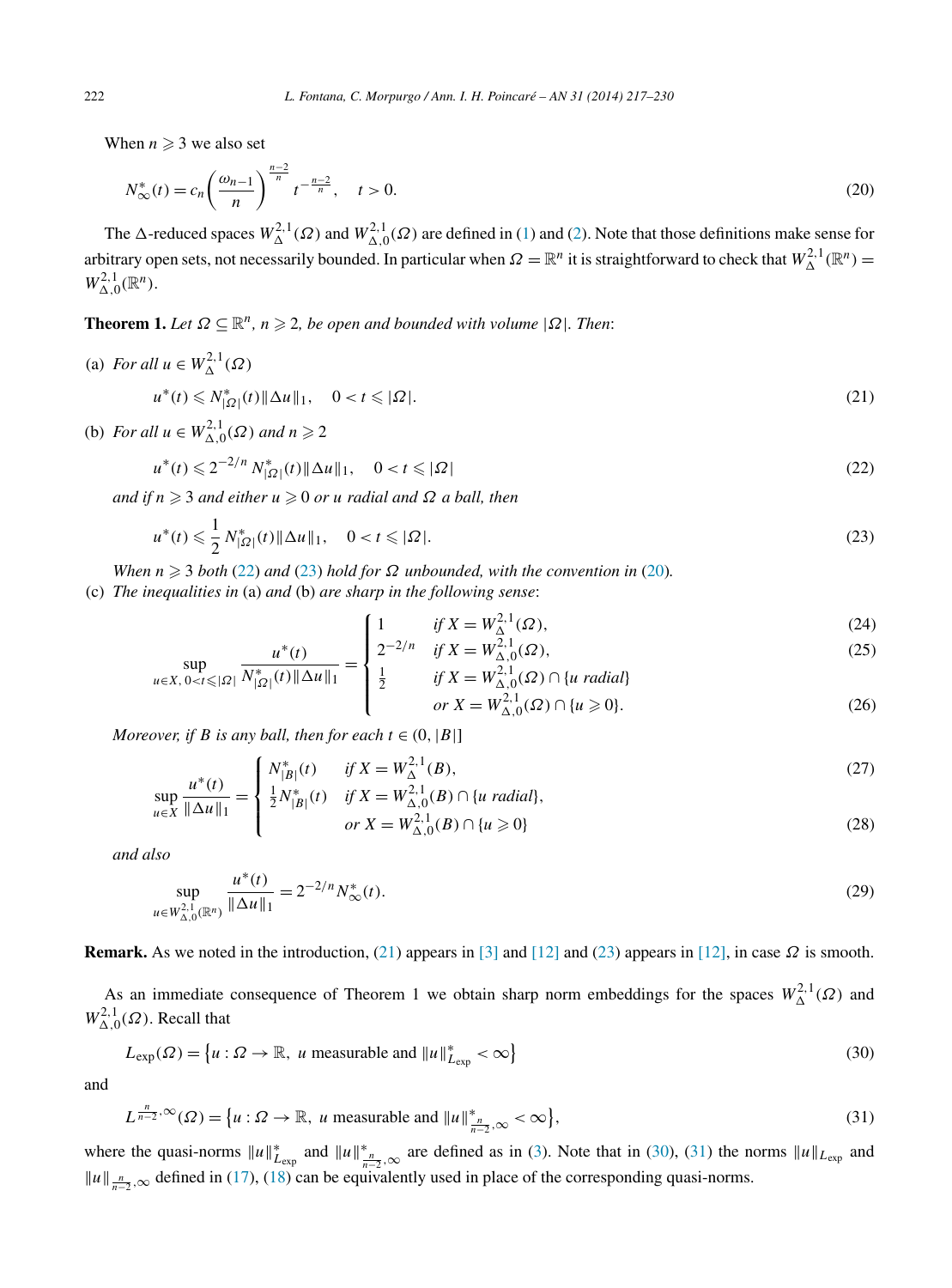<span id="page-6-0"></span>**Corollary 1.** Let  $\Omega \subseteq \mathbb{R}^n$ ,  $n \geq 2$ , be open and bounded. If  $n = 2$  then  $W_{\Delta}^{2,1}(\Omega) \hookrightarrow L_{exp}(\Omega)$  and in particular

$$
||u||_{L_{exp}}^* \leq \frac{1}{4\pi} ||\Delta u||_1, \quad w \in W_{\Delta}^{2,1}(\Omega),
$$
\n(32)

$$
||u||_{L_{exp}}^* \leq \frac{1}{8\pi} ||\Delta u||_1, \quad w \in W_{\Delta,0}^{2,1}(\Omega)
$$
\n(33)

*and the constants*  $\frac{1}{4\pi}$  *and*  $\frac{1}{8\pi}$  *are sharp, i.e. they cannot be replaced by smaller constants. If*  $n \geq 3$  *then*  $W_{\Delta}^{\Sigma,1}(\Omega) \hookrightarrow L^{\frac{n}{n-2},\infty}(\Omega)$  *and in particular* 

$$
||u||_{\frac{n}{n-2},\infty}^* \leq c_n \left(\frac{\omega_{n-1}}{n}\right)^{\frac{n-2}{n}} ||\Delta u||_1, \quad w \in W^{2,1}_\Delta(\Omega), \tag{34}
$$

$$
||u||_{\frac{n}{n-2},\infty}^* \leq 2^{-2/n} c_n \left(\frac{\omega_{n-1}}{n}\right)^{\frac{n-2}{n}} ||\Delta u||_1, \quad w \in W_{\Delta,0}^{2,1}(\Omega)
$$
\n(35)

*and the constants are sharp.*

**Remark.** Corollary 1 continues to hold if  $||u||^*_{L_{exp}}$  and  $||u||^*_{\frac{n}{n-2},\infty}$  are replaced by the larger quantities  $||u||_{L_{exp}}$ ,  $||u||_{\frac{n}{n-2}, \infty}$ , and the constants in (32)–(35) are multiplied by  $\frac{n}{2}$ . The reason for this is that

$$
N_V^{**}(t) = \frac{1}{t} \int_0^t N_V^*(u) du = \begin{cases} \frac{1}{4\pi} (1 + \log \frac{V}{t}) & \text{if } n = 2, \\ c_n \left(\frac{\omega_{n-1}}{n}\right)^{\frac{n-2}{n}} \left(\frac{n}{2} t^{-\frac{n-2}{n}} - V^{-\frac{n-2}{n}}\right) & \text{if } n \ge 3, \end{cases}
$$

so that  $N_V^{**}(t) \sim \frac{n}{2} N_V^{*}(t)$ , as  $t \to 0$ .

Another immediate consequence of the estimates of Theorem 1 are the following sharp versions of the Brezis– Merle and Maz'ya's inequalities:

**Corollary 2.** *Let*  $\Omega \subseteq \mathbb{R}^n$ ,  $n \geq 2$ , *be open and bounded. If*  $n = 2$  *then* 

$$
\int_{\Omega} e^{\alpha \frac{|u(x)|}{\|\Delta u\|_1}} dx \leq \frac{4\pi}{4\pi - \alpha} |\Omega|, \quad 0 < \alpha < 4\pi, \ u \in W_{\Delta}^{2,1}(\Omega),
$$
\n
$$
\int_{\Omega} e^{\alpha \frac{|u(x)|}{\|\Delta u\|_1}} dx \leq \frac{8\pi}{8\pi - \alpha} |\Omega|, \quad 0 < \alpha < 8\pi, \ u \in W_{\Delta,0}^{2,1}(\Omega)
$$
\n(37)

and the integrals are infinite if  $\alpha = 4\pi$  in (36) and  $\alpha = 8\pi$  in (37). If  $\Omega$  is a ball, the constants  $\frac{4\pi}{4\pi - \alpha}$ ,  $\frac{8\pi}{8\pi - \alpha}$  are sharp.

If *n*  $\geq$  3 then, for  $1 \leq q < \frac{n}{n-2}$ 

$$
||u||_q \leq c_n \left(\frac{\omega_{n-1}}{n}\right)^{\frac{n-2}{n}} \left[\frac{\Gamma(\frac{n}{n-2}-q)\Gamma(q+1)}{\Gamma(\frac{n}{n-2})}\right]^{1/q} |\Omega|^{\frac{1}{q}-\frac{n-2}{n}} ||\Delta u||_1, \quad u \in W^{2,1}_{\Delta}(\Omega),\tag{38}
$$

$$
\|u\|_{q} \leq 2^{-\frac{2}{qn}} c_n \left(\frac{\omega_{n-1}}{n}\right)^{\frac{n-2}{n}} \left[\frac{\Gamma(\frac{n}{n-2}-q)\Gamma(q+1)}{\Gamma(\frac{n}{n-2})}\right]^{1/q} |\Omega|^{\frac{1}{q}-\frac{n-2}{n}} \|\Delta u\|_{1}, \quad u \in W^{2,1}_{\Delta,0}(\Omega) \tag{39}
$$

and if  $\Omega$  is a ball, the constant is sharp in (38).

**Proof of Theorem 1.** The first step in the proof of [\(21\)](#page-5-0) and [\(23\)](#page-5-0) is Talenti's comparison theorem, as in [\[3\]](#page-13-0) and [\[12\],](#page-13-0) and the following well-known formula for the solution of the Dirichlet problem  $-\Delta v = f$  on the ball  $B_R$  and with radial data  $f \in L^1(B_R)$ :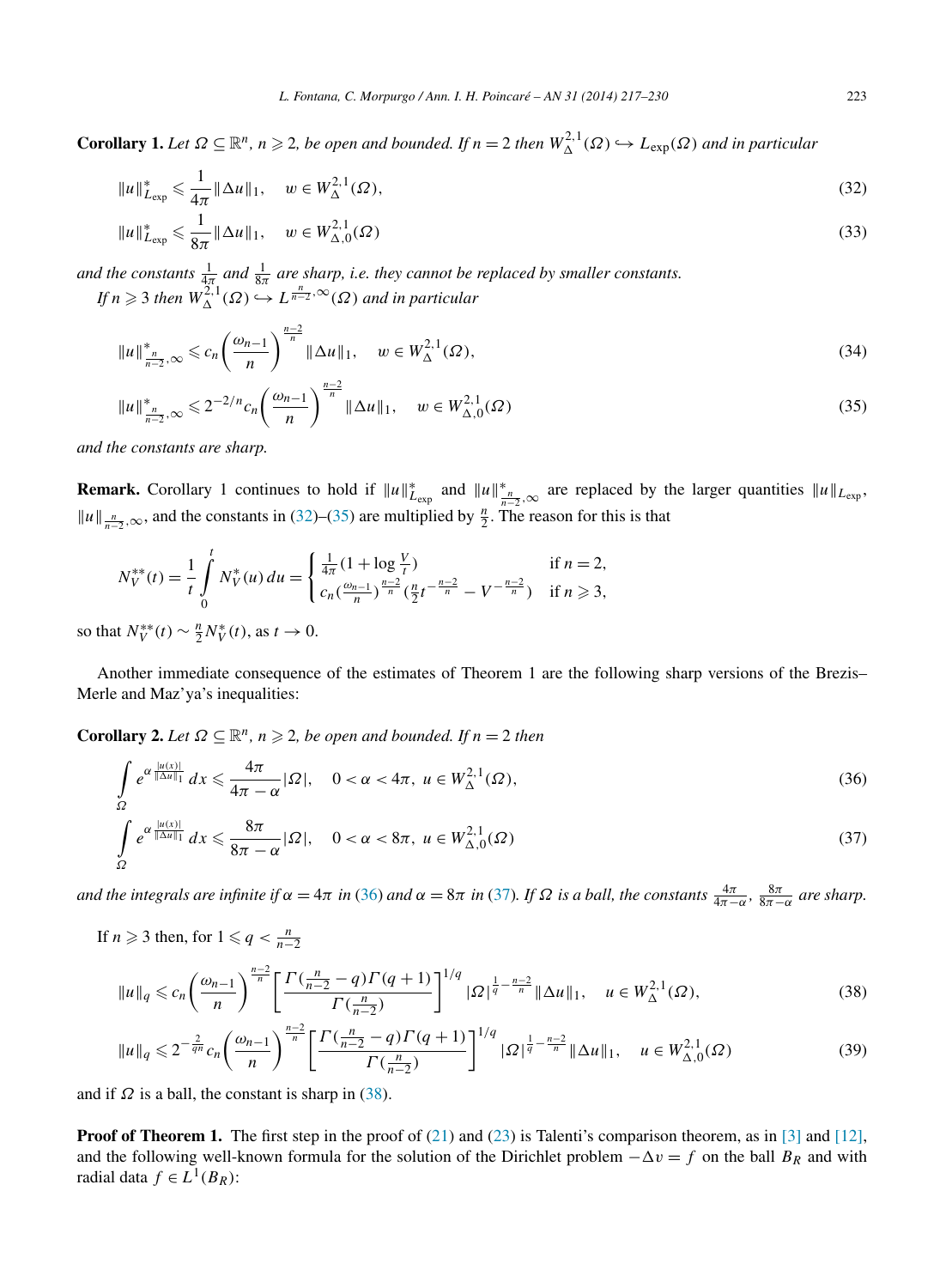<span id="page-7-0"></span>224 *L. Fontana, C. Morpurgo / Ann. I. H. Poincaré – AN 31 (2014) 217–230*

$$
v(|x|) = N_{B_R}(|x|) \int_{|y| \le |x|} f(y) \, dy + \int_{|x| \le |y| \le R} N_{B_R}(|y|) f(y) \, dy \tag{40}
$$

or, in polar coordinates,

$$
v(\rho) = \omega_{n-1} N_{B_R}(\rho) \int_0^{\rho} f(r)r^{n-1} dr + \omega_{n-1} \int_{\rho}^R N_{B_R}(r) f(r)r^{n-1} dr
$$
  
=  $-\omega_{n-1} \int_{\rho}^R N'_{B_R}(r) dr \int_0^r f(\xi) \xi^{n-1} d\xi.$  (41)

Note that if either  $f \ge 0$  or  $f$  decreasing with mean zero, then  $v(\rho)$  given as in (41) is decreasing.

What we need here is the following version of Talenti's result: let  $\Omega$  be open and bounded and let  $f \in L^1(\Omega)$  and let  $f^{\sharp}(x) = f^{*}(|B_1||x|^n)$ , the Schwarz symmetrization of *f*, supported in the ball  $B_R$  with volume  $|Q|$ ; if  $u, v \in W_0^{1,1}(\Omega)$ are the unique solutions of  $-\Delta u = f$  and  $-\Delta v = f^{\sharp}$ , then  $u^*(t) \leq v^*(t)$  for  $t > 0$ . This result (including existence and uniqueness of the solutions) follows by a routine argument: (1) approximate *f* in  $L^1$  via a sequence of  $f_n \in C_0^{\infty}(\Omega)$ ; (2) solve the problems  $-\Delta u_n = f_n$ ,  $-\Delta v_n = f_n^{\sharp}$ ; (3) use the uniform gradient estimate  $\|\nabla u_n\|_1 \le \|\nabla v_n\|_1 \le C \|f\|_1$ (the left inequality for example is in [\[19, p. 715\]\)](#page-13-0); (4) show that  $\{u_n\}$  is a Cauchy sequence convergent to *u*, the solution of  $-\Delta u = f$ ; (5) apply Talenti's classical result to the *u<sub>n</sub>*, and pass to the limit.

To prove [\(21\)](#page-5-0) we then apply the above version of Talenti's theorem to a function  $\in W^{2,1}_{\Delta}(\Omega)$ , and conclude that  $u^*(t) \leq v^*(t)$  for  $t > 0$ , where *v* is the solution of  $-\Delta v = (\Delta u)^{\sharp}$ ,  $v = 0$  on  $\partial B_R$ . Next, note that the solution of  $- \Delta v = f$  (*v* = 0 on  $\partial B_R$ ) with *f* radial given in (40) satisfies

$$
|v(|x|)| \leqslant N_{B_R}(|x|) \|f\|_1
$$

which instantly gives  $(21)$ .

A small modification of the above argument yields [\(23\)](#page-5-0) in the case  $u \in W^{2,1}_{\Delta,0}(\Omega)$  with either  $u \ge 0$  or *u* radial. Indeed, assuming WLOG that  $u \in C_0^{\infty}(\Omega)$ , then  $\int_{\Omega} \Delta u = 0$ , so letting  $f = -\Delta u$ , and  $f^+$ ,  $f^-$  be the positive and negative parts of *f*, we have  $\int_{\Omega} f^+ = \int_{\Omega} f^- = \frac{1}{2} ||f||_1$ . If *u* is radial then (40) yields

$$
-N_{B_R}(|x|)\int\limits_{B_R}f^-(y)\,dy\leqslant v(|x|)\leqslant N_{B_R}(|x|)\int\limits_{B_R}f^+(y)\,dy
$$

or

$$
|v(|x|)| \leqslant \frac{1}{2} N_{B_R}(|x|) \|f\|_1
$$

from which [\(23\)](#page-5-0) follows. If  $u \ge 0$  then letting *w* be the solution of  $-\Delta w = f^+$  on  $\Omega$ , with  $w \in W_0^{1,1}(\Omega)$  we have  $0 \le u \le w$ , by the maximum principle, and the result follows from part (a) applied to *w*.

To prove [\(22\)](#page-5-0) we argue as follows. First, note that it is enough to prove the result for  $u \in C_0^{\infty}(\Omega)$ . For such given *u* and for each  $\epsilon \geq 0$  consider the open subsets of  $\Omega$ 

$$
\Omega_{\epsilon} = \left\{ x \in \Omega \colon u(x) > \epsilon \right\}, \qquad \Omega'_{\epsilon} = \left\{ x \in \Omega \colon -u(x) > \epsilon \right\}
$$

and the functions

$$
u_{\epsilon} := (u - \epsilon)|_{\Omega_{\epsilon}}, \qquad u'_{\epsilon} = (-u - \epsilon)|_{\Omega'_{\epsilon}}.
$$

Sard's theorem combined with the implicit function theorem guarantee that for a.e.  $\epsilon > 0$  both  $\partial \Omega_\epsilon$  and  $\partial \Omega'_\epsilon$  are smooth  $C^{\infty}$  (*n* − 1)-dimensional manifolds; therefore, for each such  $\epsilon$  both  $u_{\epsilon}$  and  $u'_{\epsilon}$  are  $C^{\infty}$  in their domains, continuous up to the boundaries, and with zero boundary values, and if  $f = -\Delta u$  they clearly solve the Dirichlet problems  $-\Delta u_{\epsilon} = f$  and  $-\Delta u'_{\epsilon} = -f$  in their domains. Let now  $w_{\epsilon}$ ,  $w'_{\epsilon}$  be the solutions to the Dirichlet problems

$$
\begin{cases}\n-\Delta w_{\epsilon} = f^{+} & \text{on } \Omega_{\epsilon}, \\
w_{\epsilon} = 0 & \text{on } \partial \Omega_{\epsilon},\n\end{cases}\n\qquad\n\begin{cases}\n-\Delta w_{\epsilon}' = f^{-} & \text{on } \Omega_{\epsilon}', \\
w_{\epsilon}' = 0 & \text{on } \partial \Omega_{\epsilon}'.\n\end{cases}
$$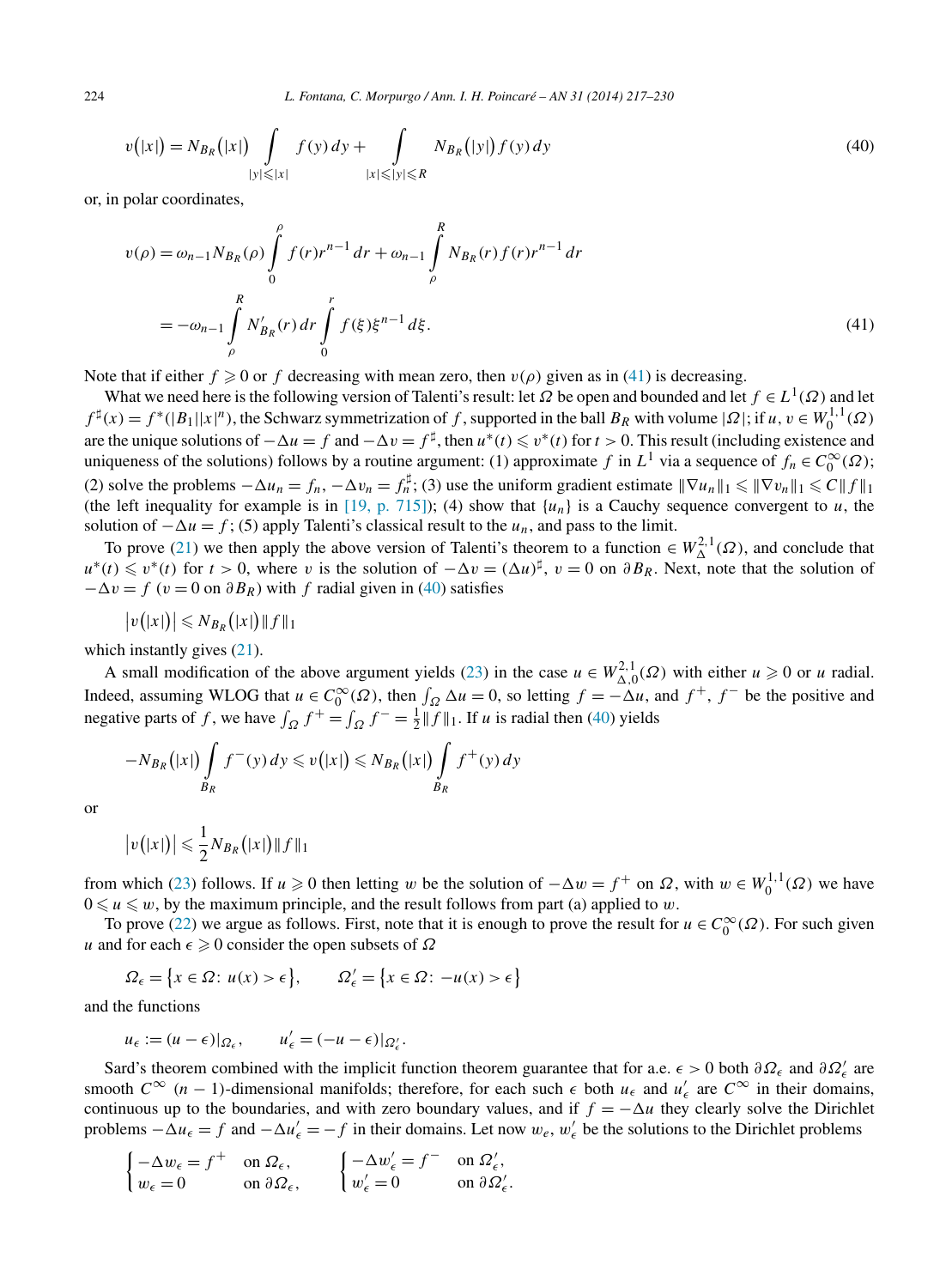Then we have  $0 \leq u_{\epsilon} \leq w_{\epsilon}$  and  $0 \leq u'_{\epsilon} \leq w'_{\epsilon}$ , and also  $w_{\epsilon} \in W_{\Delta}^{1,2}(\Omega_{\epsilon}), w'_{\epsilon} \in W_{\Delta}^{1,2}(\Omega_{\epsilon}')$ . We can then apply part (a) to deduce

$$
(\mu_{\epsilon})^*(t) \leqslant (\omega_{\epsilon})^*(t) \leqslant N_{|\Omega_{\epsilon}|}^*(t) \int_{\Omega_{\epsilon}} f^+ dx,
$$

for  $0 < t \leq |\Omega_{\epsilon}|$  and hence for  $0 < t \leq |\Omega_{0}|$ . All the quantities involved above are monotone decreasing w.r.t.  $\epsilon$  hence we deduce

$$
(u_0)^*(t) \leq N^*_{|\Omega_0|}(t) \int_{\Omega_0} f^+ = \frac{1}{2} N^*_{|\Omega_0|}(t) \|\Delta u\|_1, \quad 0 < t \leq |\Omega_0|.
$$
 (42)

Likewise, arguing with  $u'_{\epsilon}$ ,  $w'_{\epsilon}$ , we obtain

$$
\left(u_0'\right)^*(t) \leqslant \frac{1}{2} N_{|\Omega_0'|}^*(t) \|\Delta u\|_1, \quad 0 < t \leqslant \left|\Omega_0'\right|.\tag{43}
$$

Let now  $\lambda_V(s)$  be the distribution function of  $N_V^*$ , i.e.

$$
\lambda_V(s) = |\{t > 0: N_V^*(t) > s\}| = \begin{cases} Ve^{-4\pi s} & \text{if } n = 2, \\ (\alpha_n s + V^{-\frac{n-2}{n}})^{-\frac{n}{n-2}} & \text{if } n \ge 3 \end{cases}
$$

where  $\alpha_n = (n-2)n^{\frac{n-2}{n}} \omega_n^{2/n}$ . With this notation we have, for  $s > 0$ ,

$$
\left| \left\{ x \in \Omega : \left| u(x) \right| > s \right\} \right| = \left| \left\{ x \in \Omega_0 : u_0(x) > s \right\} \right| + \left| \left\{ x \in \Omega'_0 : u'_0(x) > s \right\} \right|
$$
  
\$\leq \lambda\_{|\Omega\_0|} \left( \frac{2s}{\|\Delta u\|\_1} \right) + \lambda\_{|\Omega'\_0|} \left( \frac{2s}{\|\Delta u\|\_1} \right). \tag{44}

Now note that  $|\Omega_0| + |\Omega'_0| = |\Omega|$  and that

$$
\lambda_{|\Omega_{0}|} \left(\frac{2s}{\|\Delta u\|_{1}}\right) + \lambda_{|\Omega_{0}'|} \left(\frac{2s}{\|\Delta u\|_{1}}\right) \leq \begin{cases} |\Omega|e^{-8\pi s/\|\Delta u\|_{1}} & \text{if } n=2, \\ (2^{2/n} \frac{\alpha_{n}s}{\|\Delta u\|_{1}} + |\Omega|^{-\frac{n-2}{n}})^{-\frac{n}{n-2}} & \text{if } n \geq 3, \end{cases}
$$
(45)

since for  $n = 2$  there actually is equality, whereas for  $n \geq 3$  the right-hand side of (44) is maximized precisely when  $|\Omega_0| = |\Omega'_0| = \frac{1}{2} |\Omega|$ . Inequalities (44) and (45) imply [\(22\)](#page-5-0).

Now let us prove the sharpness statements. Introduce the radially decreasing functions

$$
F_{\delta}^{R} = \frac{\chi_{B_{\delta}}}{|B_{\delta}|}, \quad 0 < \delta < R,
$$
  

$$
F_{\delta, \epsilon}^{R} = \frac{\chi_{B_{\delta}}}{2|B_{\delta}|} - \frac{\chi_{A_{\epsilon, R}}}{2|A_{\epsilon, R}|}, \quad 0 < \delta < R - 2\epsilon < R
$$

where

$$
B_{\delta} = \{x: |x| \leq \delta\}, \qquad A_{\epsilon,R} = \{x: R - 2\epsilon < |x| < R - \epsilon\}.
$$

Applying formula [\(40\)](#page-7-0) we obtain that the solution  $U_{\delta}^{R}$  of the Dirichlet problem

$$
\begin{cases}\n-\Delta U_{\delta}^{R} = F_{\delta}^{R} & \text{on } B_{R}, \\
U_{\delta}^{R} = 0 & \text{on } \partial B_{R}\n\end{cases}
$$

is given by

$$
U_{\delta}^{R}(x) := \begin{cases} \frac{|x|^n}{\delta^n} N_{B_R}(|x|) + \frac{1}{|B_{\delta}|} \int_{|x| < |y| < \delta} N_{B_R}(|y|) dy & \text{if } |x| < \delta, \\ N_{B_R}(|x|) & \text{if } \delta \leq |x| \leq R, \end{cases}
$$

which is nonnegative, radial and decreasing, so that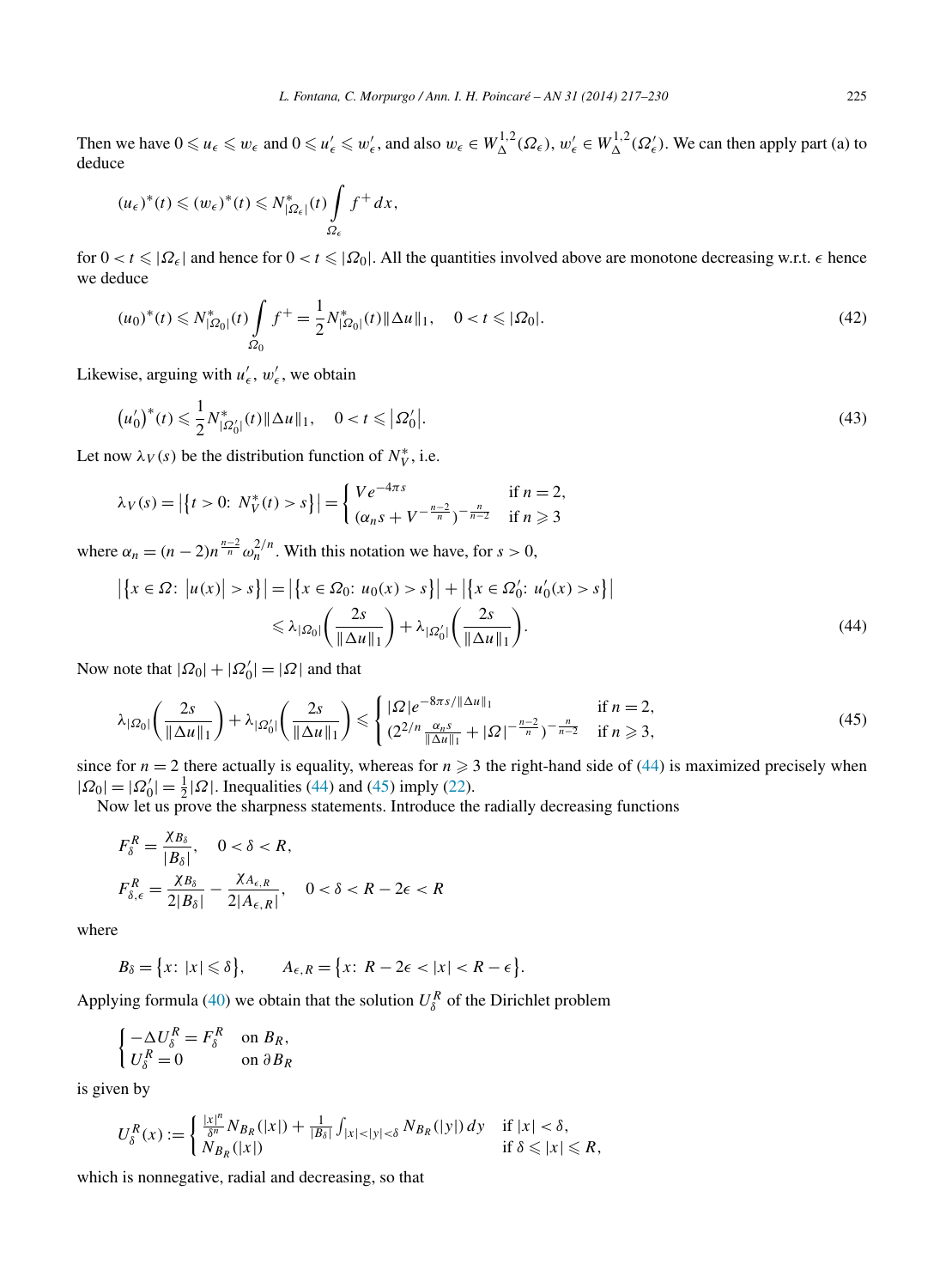<span id="page-9-0"></span>
$$
\left(U_{\delta}^R\right)^*(t) = N_{|B_R|}^*(t), \quad |B_{\delta}| \leq t \leq |B_R|,
$$

and this takes care of (27) immediately, since  $U_{\delta}^R \in W_{\Delta}^{2,1}(B_R)$ .

If *Ω* is an arbitrary open and bounded set, then we can assume that 0 ∈ *Ω*, and find *R* so that *BR* ⊆ *Ω*. The function  $U_{\delta}^R$  (extended to be 0 outside  $B_R$ ) is not in  $W_{\Delta}^{2,1}(\Omega)$ , however we can argue that since  $F_{\delta}^R \ge 0$  then the solution  $U_{\delta} \in W_{\Delta}^{2,1}(\Omega)$  of  $-\Delta U_{\delta} = F_{\delta}^{R}$  is nonnegative on  $\Omega$  and satisfies  $U_{\delta}^{R} \leq U_{\delta}$  on  $B_{R}$ , by the maximum principle; hence  $(U_{\delta})^*(t) \ge (U_{\delta}^R)^*(t) = N_{|B_R|}^*(t)$ , for  $|B_{\delta}| \le t \le |B_R|$ . It's then clear that taking  $\delta_t$  so that  $|B_{\delta_t}| = t$  gives

$$
\frac{(U_{\delta_t})^*(t)}{N_{|\Omega|}^*(t)} \ge \frac{N_{|B_R|}^*(t)}{N_{|\Omega|}^*(t)} \to 1, \quad t \to 0,
$$

thereby proving (24).

Likewise, the solution  $U_{\delta,\epsilon}^R$  to

$$
\begin{cases}\n-\Delta U_{\delta,\epsilon}^R = F_{\delta,\epsilon}^R & \text{on } B_R, \\
U_{\delta,\epsilon}^R = 0 & \text{on } \partial B_R\n\end{cases}
$$

can be computed explicitly, however all we need is that  $U_{\delta,\epsilon}^R$  is nonnegative, radial, decreasing on  $(0, |B_R|]$ , and

$$
U_{\delta,\epsilon}^{R}(x) = \begin{cases} \frac{1}{2} N_{B_R}(|x|) - \frac{1}{2|A_{\epsilon,R}|} \int_{A_{\epsilon,R}} N_{B_R}(|y|) dy & \text{if } \delta \leq |x| \leq R - 2\epsilon, \\ 0 & \text{if } R - \epsilon \leq |x| \leq R \end{cases}
$$
(46)

all of which can be readily checked. We then have  $U_{\delta,\epsilon}^R \in W_{\Delta,0}^{2,1}(B(0,R))$ , and the above identity leads to (28), since

$$
\lim_{\epsilon \to 0} \frac{1}{2|A_{\epsilon,R}|} \int\limits_{A_{\epsilon,R}} N_{B_R}(|y|) dy = 0.
$$

For an arbitrary open and bounded  $\Omega$ , we can prove (26) like before, assuming  $0 \in \Omega$ ,  $B(0, R) \subseteq \Omega$ , this time observing that  $U_{\delta,\epsilon}^R \in W_{\Delta,0}^{2,1}(B(0,R)) \subseteq W_{\Delta,0}^{2,1}(\Omega)$ . It remains to settle (25) and [\(29\)](#page-5-0) for  $n \ge 3$ . We consider the functions

$$
V_{\delta,\lambda}^R(x) = U_{\delta,R/4}^R(x) - U_{\delta,R/4}^R(x - x_\lambda), \qquad x_\lambda := (\lambda, 0, 0, \dots, 0),
$$

with

$$
\delta < \min\left\{\frac{1}{2}, \frac{1}{2}R\right\}, \qquad \delta < \frac{1}{2}\lambda < \frac{1}{2}R,\tag{47}
$$

so that

$$
-\Delta V_{\delta,\lambda}^R=\frac{1}{2|B_\delta|}\big(\chi_{B_\delta}-\chi_{x_\lambda+B_\delta}\big)-h_\lambda^R,
$$

where  $B_\delta$  and  $B_\delta + x_\lambda$  are disjoint and where

$$
h_{\lambda}^{R} = \frac{1}{|A_{R/4,R}|} (\chi_{A_{R/4,R}} - \chi_{x_{\lambda} + A_{R/4,R}})
$$

which converges to 0 pointwise and in  $L^1$ , as  $\lambda \to 0$  for fixed *R*, and as  $R \to +\infty$  for fixed  $\lambda$ ; moreover,  $|h_{\delta}^R| \leqslant C R^{-n}$ and

$$
\int_{\mathbb{R}^n} |h_\lambda^R| \leqslant C \frac{\lambda}{R}.\tag{48}
$$

Note that  $V_{\delta,\lambda}^R \in W_{\Delta,0}^{2,1}(B(0, R + \lambda)).$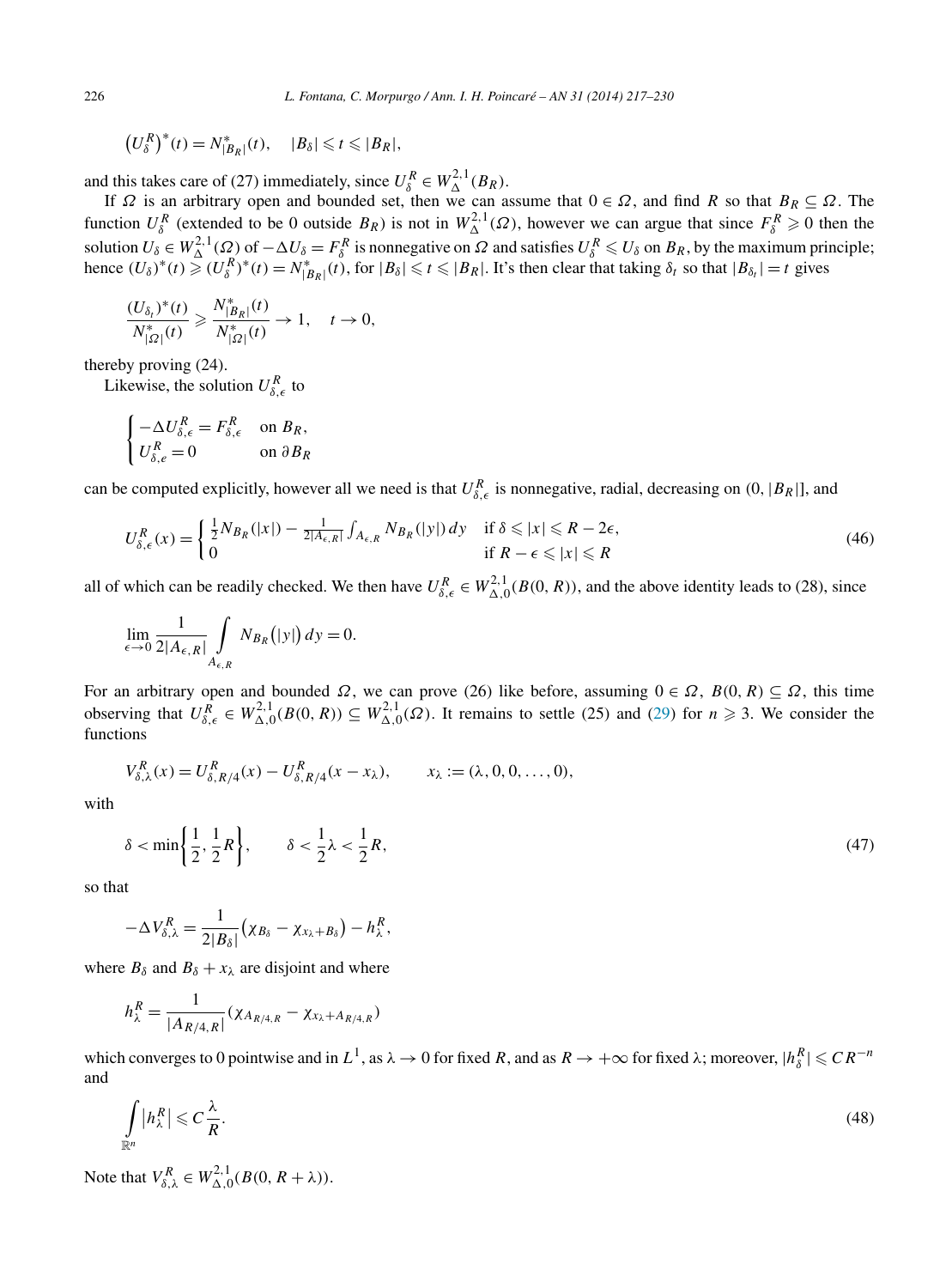In order to estimate the distribution function of  $V_{\delta,\lambda}^R$  on a given  $\Omega$  containing the support of such function, write for  $s > 0$ 

$$
\left|\left\{x\in\Omega\colon\left|V_{\delta,\lambda}^R(x)\right|>s\right\}\right|\geqslant 2\left|\left\{x\colon\delta<|x|<\frac{1}{2}R,\;x_1<\frac{1}{2}\lambda,\;\left|V_{\delta}^R(x)\right|>s\right\}\right|.
$$

Note that [\(46\)](#page-9-0) gives

$$
U_{\delta, R/4}^R(x) = \frac{1}{2} c_n |x|^{2-n} - d_n R^{2-n}, \quad \delta \le |x| \le \frac{1}{2} R
$$
\n(49)

for some  $d_n > 0$ .

If  $x_1 < \frac{1}{2}\lambda$  then  $0 \leq U_{\delta, R/4}^R(x - x_\lambda) \leq U_{\delta, R/4}^R(\frac{1}{2}x_\lambda)$ , since  $U_{\delta, R/4}^R(x - x_\lambda)$  is radial decreasing about  $x_\lambda$ , and since  $\delta < \frac{1}{2}\lambda < \frac{1}{2}R$  we also have, using (49),

$$
\left|V_{\delta,\lambda}^{R}(x)\right| \geq U_{\delta,R/4}^{R}(x) - U_{\delta,R/4}^{R}\left(\frac{1}{2}x_{\lambda}\right) = \frac{1}{2}c_{n}|x|^{2-n} - 2^{n-3}c_{n}\lambda^{2-n},
$$

and it is clear that the right-hand side is greater than *s* if and only if  $|x| < |x^*|$ , where

$$
|x^*| = \left(\frac{2s}{c_n} + 2^{n-2}\lambda^{2-n}\right)^{-\frac{1}{n-2}} < \frac{\lambda}{2} < \frac{R}{2}.
$$

Conversely, if  $|x^*|$  defined by the above equation satisfies  $|x^*| \ge \delta$ , then

$$
\left| \left\{ x \in \Omega : \frac{1}{2} c_n |x|^{2-n} - 2^{n-3} c_n \lambda^{2-n} > s \right\} \right| = \frac{\omega_{n-1}}{n} |x^*|^n = \frac{\omega_{n-1}}{n} \left( \frac{2s}{c_n} + 2^{n-2} \lambda^{2-n} \right)^{-\frac{n}{n-2}}
$$

Since  $|x^*| \geq \delta$  if and only if  $s \leq \frac{1}{2}c_n(\delta^{2-n} - 2^{n-2}\lambda^{2-n}) > 0$  (due to [\(47\)](#page-9-0)), we finally obtain that for any such *s* 

$$
\left|\left\{x \in \Omega : \left|V_{\delta,\lambda}^R(x)\right| > s\right\}\right| \geqslant 2\frac{\omega_{n-1}}{n} \left[\left(\frac{2s}{c_n} + 2^{n-2}\lambda^{2-n}\right)^{-\frac{n}{n-2}} - \delta^n\right],\tag{50}
$$

which implies

$$
\left(V_{\delta,\lambda}^R\right)^*(t) \geqslant \frac{c_n}{2} \bigg[ \left(\frac{nt}{2\omega_{n-1}} + \delta^n\right)^{-\frac{n-2}{n}} - 2^{n-2}\lambda^{2-n} \bigg], \quad 0 \leqslant t \leqslant 2|B_{\lambda/2}| - 2|B_{\delta}|. \tag{51}
$$

For a given open and bounded  $\Omega$ , assume  $0 \in \Omega$ , and fix  $R < 1$  so that  $B(0, 2R) \subseteq \Omega$ . Pick any  $\sigma$  with  $0 < \sigma < 1/2$ , and take  $\delta < R^{1/\sigma}$  and  $\lambda = \delta^{\sigma}$ , so that  $V_{\delta,\delta^{\sigma}}^R \in W_{\Delta,0}^{2,1}(B(0, 2R)) \subseteq W_{\Delta,0}^{2,1}(\Omega)$ , and  $\|\Delta V_{\delta,\delta^{\sigma}}^R\|_1 \leq$  $1 + ||h_{\delta^{\sigma}}^{R}||_1 \rightarrow 1$ , as  $\delta \rightarrow 0$ . Therefore, (51) with  $\delta_t$  such that  $2|B_{\delta_t}| = t^2$ , and t so small so that  $\delta_t^{\sigma} > 2\delta_t$ , gives

$$
\frac{(V_{\delta_t \delta_t^{\sigma}}^R)^*(t)}{N_{|\Omega|}^*(t) \|\Delta V_{\delta_t, \delta_t^{\sigma}}^R\|} \geq 2^{-2/n} c_n \left(\frac{\omega_{n-1}}{n}\right)^{\frac{n-2}{n}} \frac{(t+t^2)^{-\frac{n-2}{n}} - Ct^{-2\sigma\frac{n-2}{n}}}{N_{|\Omega|}^*(t)(1 + \|h_{\delta_t^{\sigma}}^R\|_1)} \to 2^{-2/n}
$$

as  $t \rightarrow 0$ , proving (25).

If instead we fix  $t > 0$ , then take  $\Omega = \mathbb{R}^n$ ,  $\delta_R$  so that  $2|B_{\delta_R}| = 1/R$ , and  $R > 1$  so large that if  $\lambda = R^{\sigma}$ , with  $0 < \sigma < 1$ , then  $t < 2|B_{R^{\sigma}/2}|-2|B_{\delta_R}|$ , so that from [\(48\)](#page-9-0) and (51) we have

$$
\frac{(V_{\delta_R, R^{\sigma}}^R)^*(t)}{\|\Delta V_{\delta_R, R^{\sigma}}^R\|} \geq 2^{-2/n} c_n \left(\frac{\omega_{n-1}}{n}\right)^{\frac{n-2}{n}} \frac{((t+R^{-1})^{-\frac{n-2}{n}} - CR^{\sigma(2-n)})}{(1 + \|h_{R^{\sigma}}^R\|_1)} \to 2^{-2/n} N^*_{\infty}(t),
$$

as  $R \rightarrow +\infty$ , yielding [\(29\)](#page-5-0).  $□$ 

**Proofs of Corollaries 1, 2.** The inequalities [\(32\)](#page-6-0)–[\(39\)](#page-6-0) are straightforward consequences of [\(21\)](#page-5-0) and [\(22\)](#page-5-0). The proof of the sharpness statements can be easily obtained arguing as in the proof of Theorem 1, using the families of functions  $U_{\delta} \in W_{\Delta}^{2,1}(\Omega), U_{\delta,\epsilon}^{R} \in W_{\Delta,0}^{2,1}(\Omega), V_{\delta,\lambda}^{R} \in W_{\Delta,0}^{2,1}(\Omega). \quad \Box$ 

*.*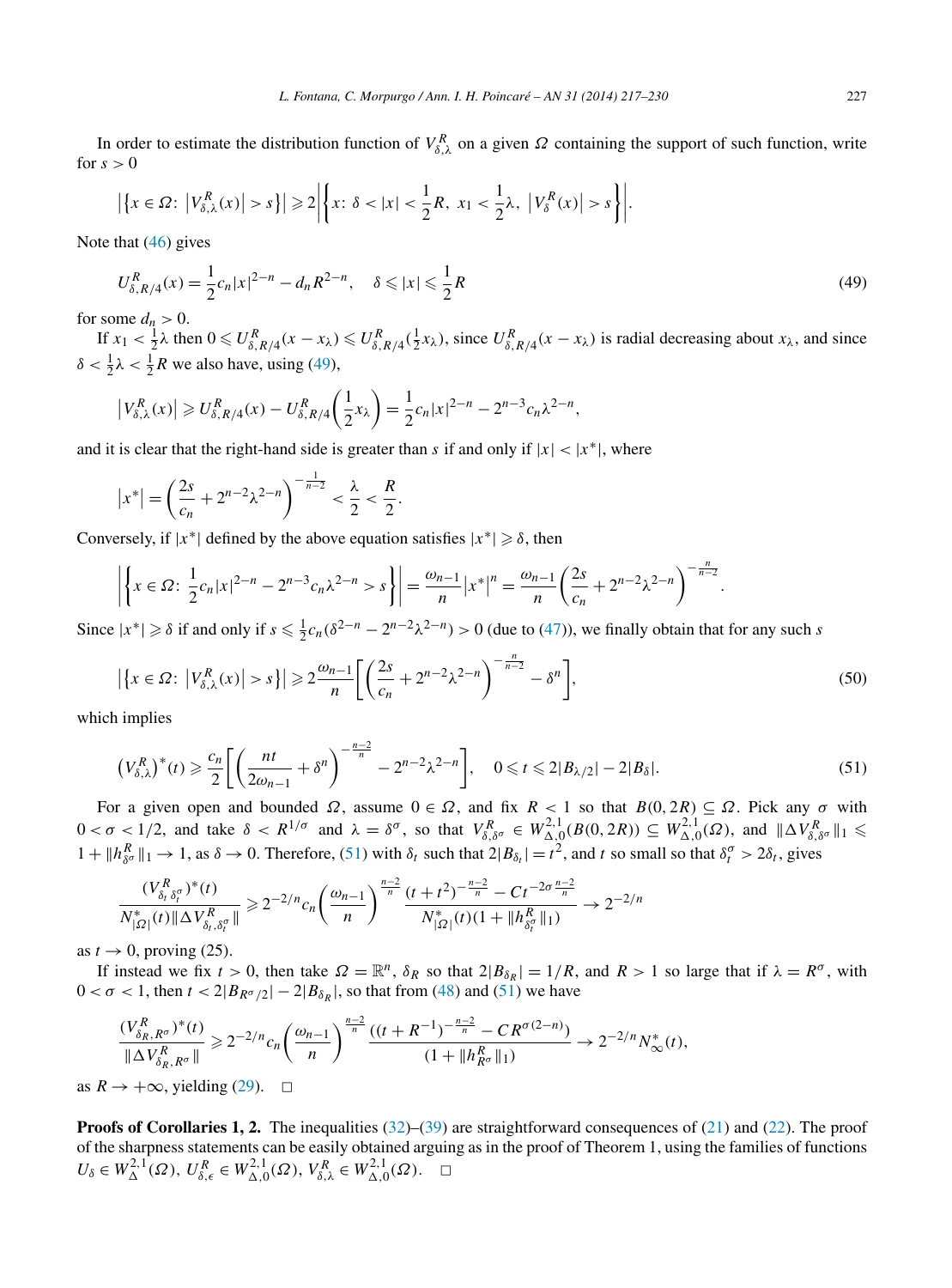<span id="page-11-0"></span>**Remark.** The question of the sharpness of [\(39\)](#page-6-0) remains unsettled. The extremal families used in the above proofs seem to be unsuited for the computation of the supremum of  $|Q|^{-\frac{1}{q} + \frac{n-2}{n}} ||u||_q ||\Delta u||_1^{-1}$ , over all open and bounded  $\Omega$ and all  $u \in W^{2,1}_{\Delta,0}(\Omega)$ .

### **3. Optimal target spaces**

In this section we improve the embedding results of Corollary 1 from the point of view of "smallest target space". For  $\Omega \subseteq \mathbb{R}^2$  define the space

$$
L_{\exp,0}(\Omega) = \left\{ u \in L_{\exp}(\Omega) : \lim_{t \to 0} \frac{u^{**}(t)}{\log \frac{1}{t}} = 0 \right\}
$$

which is a closed subspace of  $L_{exp}(\Omega)$ , endowed with the norm  $||u||_{L_{exp}}$ . Likewise, for  $\Omega \subseteq \mathbb{R}^n$ ,  $n \ge 3$  define

$$
L_0^{\frac{n}{n-2},\infty}(\Omega) = \left\{ u \in L^{\frac{n}{n-2},\infty}(\Omega) : \lim_{t \to 0} t^{\frac{n-2}{n}} u^{**}(t) = 0 \right\},\,
$$

which is a closed subspace of  $L^{\frac{n}{n-2}, \infty}(\Omega)$ , endowed with the norm  $||u||_{\frac{n}{n-2}, \infty}$ .

Given a Lebesgue measurable set  $\Omega$  let  $\mathcal{M}_{\Omega}$  be the set of all Lebesgue measurable functions  $f : \Omega \to [-\infty, \infty]$ which are a.e. finite (with the usual convention that a.e. equal functions are identified). A *rearrangement invariant* (r.i.) space over  $\Omega$  is a Banach space  $(X, \|\cdot\|_X)$  which is a subspace of  $\mathcal{M}_{\Omega}$  satisfying the two properties

- (i)  $|g| \le |f|$  a.e. and  $f \in X \Longrightarrow g \in X$  and  $||g||_X \le ||f||_X$  (*X* is an ideal Banach lattice);
- (ii) if  $f, g \in M_\Omega$  are equimeasurable (i.e. if  $|\{x \in \Omega : |f(x)| > s\}| = |\{x \in \Omega : |g(x)| > s\}|$  for each  $s \ge 0$ ), then  $|| f ||_X = ||g||_X.$

In addition, we say that an r.i. space  $(X, \| \cdot \|_X)$  satisfies the *Fatou property* if the following condition holds:

(iii) if  $0 \leq f_n \uparrow f$  a.e., with  $f_n \in X$  and  $\sup_n ||f_n||_X < \infty$ , then  $f \in X$  and  $||f_n||_X \uparrow ||f||_X$ .

The Fatou property is easily seen to be equivalent to

(iii') if  $f_n \to f$  a.e., with  $f_n \in X$  and  $\sup_n ||f_n||_X < \infty$ , then  $f \in X$  and  $||f||_X \leq$   $\liminf_n ||f_n||_X$ .

The above definition of rearrangement invariant space is taken from [\[16\]](#page-13-0) (where it is called "symmetric space"); in other standard references, such as [\[7\],](#page-13-0) the Fatou property is instead included in the defining axioms.

Clearly, both  $L_{exp}(\Omega)$  and  $L^{\frac{n}{n-2},\infty}(\Omega)$  are rearrangement invariant spaces over  $\Omega$ , and both of them satisfy the Fatou property. The spaces  $L_{exp,0}(\Omega)$  and  $L_0^{\frac{n}{n-2},\infty}(\Omega)$  are r.i. spaces over  $\Omega$  which *do not* satisfy the Fatou property. This is easily seen by considering truncations of the function  $f(x) = N_B(|x|)$ , where *B* is any small ball inside  $\Omega$ .

It is a known fact [\[16, Thm. 4.1\]](#page-13-0) that if conditions (i) and (ii) hold, *X* is nontrivial, and if  $|Ω| < ∞$  then

$$
L^{\infty}(\Omega) \hookrightarrow X \hookrightarrow L^{1}(\Omega)
$$

in the sense of continuous embeddings. The closed graph theorem also implies that any Banach space *Y* which is a subset of an r.i. space *X* over  $\Omega$ , with  $|\Omega| < \infty$ , is continuously embedded in *X*.

**Theorem 2.** For  $n \ge 2$  and  $\Omega$  open and bounded in  $\mathbb{R}^n$ , let  $\Lambda_2^0(\Omega) = L_{\text{exp},0}(\Omega)$  if  $n = 2$ , and  $\Lambda_n^0(\Omega) = L_0^{\frac{n}{n-2},\infty}(\Omega)$ *if*  $n \geqslant 3$ . Then, we have

$$
W_{\Delta,0}^{2,1}(\Omega) \subseteq W_{\Delta}^{2,1}(\Omega) \subseteq \Lambda_n^0(\Omega)
$$
\n
$$
(52)
$$

*and for any rearrangement invariant space*  $(X, \|\cdot\|_X)$  *over*  $\Omega$ 

$$
W_{\Delta,0}^{2,1}(\Omega) \subseteq X \quad \Longrightarrow \quad \Lambda_n^0(\Omega) \subseteq X. \tag{53}
$$

*In other words,*  $\Lambda_n^0(\Omega)$  *is the smallest target space X for the embedding*  $W_{\Delta,0}^{2,1}(\Omega) \subseteq X$ *, among all r.i. spaces X.*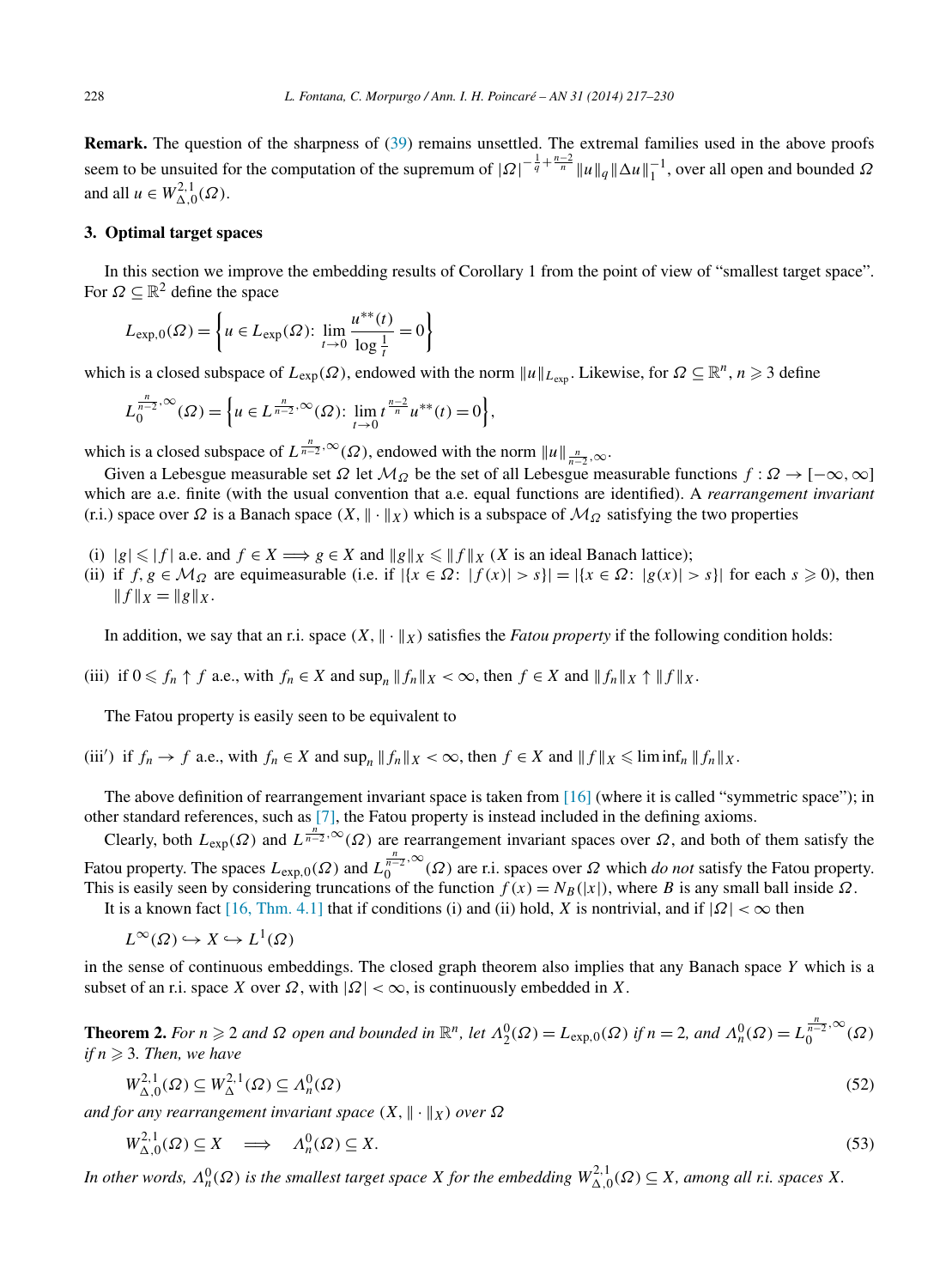<span id="page-12-0"></span>*Moreover, if*  $(X, \|\cdot\|_X\|)$  *is any r.i. space with the Fatou property* (iii)*, then for*  $n = 2$ 

$$
W_{\Delta,0}^{2,1}(\Omega) \subseteq X \quad \Longrightarrow \quad L_{\exp}(\Omega) \subseteq X,\tag{54}
$$

*and for*  $n \geqslant 3$ 

$$
W_{\Delta,0}^{2,1}(\Omega) \subseteq X \quad \Longrightarrow \quad L^{\frac{n}{n-2},\infty}(\Omega) \subseteq X. \tag{55}
$$

**Proof.** If  $u \in W_{\Delta}^{2,1}(\Omega)$ , then the fact that  $u \in \Lambda_n^0(\Omega)$  follows easily from Talenti's comparison theorem combined with [\(41\)](#page-7-0).

Let now  $(X, \| \cdot \|_X)$  be an r.i. space over  $\Omega$ , endowed with the Lebesgue measure, such that  $W_{\Delta,0}^{2,1}(\Omega) \subseteq X$ . We claim that for any  $u \in \Lambda_n^0(\Omega)$  there exists a function  $v \in W_{\Delta,0}^{2,1}(\Omega)$  and a constant *C* such that

$$
u^*(t) \leqslant v^*(t) + C, \quad 0 < t \leqslant |\Omega|,\tag{56}
$$

which implies  $u \in X$  and therefore [\(53\)](#page-11-0); obviously it is enough to show this for  $u \ge 0$ .

To prove the claim, let us assume first WLOG that  $0 \in \Omega$  and that  $u_0 \in \Lambda_n^0(\Omega)$  has support inside a ball  $B_R \subseteq \Omega$ . We now show that we can find a nonnegative integrable function  $h: [0, |B_R|] \to \mathbb{R}$  such that

$$
N_{|B_R|}^*(t) \int_0^t h(s) \, ds \ge (u_0)^*(t), \quad 0 < t \le |B_R|. \tag{57}
$$

To prove the claim, let  $g(t) = (u_0)^{**}(t)/N^*_{|B_R|}(t)$   $(0 < t \leq |B_R|)$ , which is continuous and converges to 0 as  $t \to 0$ (by hypothesis), and let  $f(t) = \sup_{0 \le s \le t} g(s)$ . This f is continuous, nonnegative, increasing, satisfies  $f \ge g$ , and  $f(t) \rightarrow 0$  as  $t \rightarrow 0$ .

Take any nonnegative, differentiable and decreasing function  $m : (0, |B_R|] \to \mathbb{R}$ , with  $m(|B_R|) = 0$  and  $m(t) \rightarrow +\infty$  as  $t \rightarrow 0$  (for example  $m(t) = \log(|B_R|/t)$ ), and let

$$
k(t) = -\frac{1}{m(t)} \int_{t}^{|B_R|} f(s) m'(s) \, ds = \frac{1}{m(t)} \int_{0}^{m(t)} f(m^{-1}(u)) \, du, \quad 0 < t < |B_R|; \tag{58}
$$

such *k* is differentiable, positive, increasing,  $k(t) \rightarrow f(|B_R|)$  if  $t \rightarrow |B_R|$ , and  $k(t) \rightarrow 0$  as  $t \rightarrow 0$ . Therefore, the function  $h(t) := k'(t)$  is integrable, nonnegative and it satisfies (57).

Now let us go back to our  $u \in \Lambda_n^0(\Omega)$ , and assume that  $u \ge 0$ , *u* is not 0 a.e.,  $0 \in \Omega$ , and  $\lambda > 0$  is such that  $|\{x \in \Omega : u(x) > \lambda\}| = |B_R|$ , with  $B_{2R} \subseteq \Omega$ . Define

$$
u_0(x) = \max\{u(x), \lambda\} - \lambda = u(x) - \min\{u(x), \lambda\}, \quad x \in \Omega.
$$

Clearly  $(u_0)^*(t) = u^*(t) - \lambda$  for  $0 < t < |B_R|$ , and  $(u_0)^*(t) = 0 \ge u^*(t) - \lambda$  for  $|B_R| \le t \le |\Omega|$ , so that  $u_0 \in$  $\Lambda_n^0(\Omega)$  and  $u^* \leq (u_0)^* + \lambda$ . If  $u_0^*(x) = (u_0)^* (|B(0, x)|)$ , for  $x \in B_R$  and  $u_0^*(x) = 0$  for  $x \in \Omega \setminus B_R$ , then  $u_0^* \in \Lambda_n^0(\Omega)$ , and  $u_0^{\#}$  is supported in *BR*. Let *f* be the radial and integrable function on *BR* defined as  $f(x) = h(|B(0, x)|)$  with *h* = *k*' and *k* as in (58). If  $v_0 \in W_\Delta^{2,1}(B_R)$  is the solution of the problem  $-\Delta v_0 = f$  given as in [\(41\)](#page-7-0), then by (57)

$$
(v_0)^*(t) = N_{|B_R|}^*(t) \int_0^t h(s) \, ds + \int_t^{|B_R|} N_{|B_R|}^*(s) h(s) \, ds \ge u_0^*(t), \quad 0 < t \le |B_R|.
$$
\n(59)

On the other hand, if  $v_1 \in W_\Delta^{2,1}(B_{2R})$  solves  $-\Delta v_1 = f$  (with  $f = 0$  outside  $B_R$ ), with  $v_1 = 0$  on  $\partial B_R$ , then  $v_0 \le v_1$ on  $B_R$  (since  $f \ge 0$ ), and we can construct a function  $v \in W_{\Delta,0}^{2,1}(B_{2R})$ , so that  $v_1 \le v + C$  for some constant *C*. In order to do that, it is enough to proceed as in the construction of the function  $U_{\delta,\epsilon}^R$  in the proof of Theorem 1, by letting *v* be the solution of the Dirichlet problem  $-\Delta v = F$  on  $B_{2R}$  and  $v = 0$  on  $\partial B_{2R}$ , where